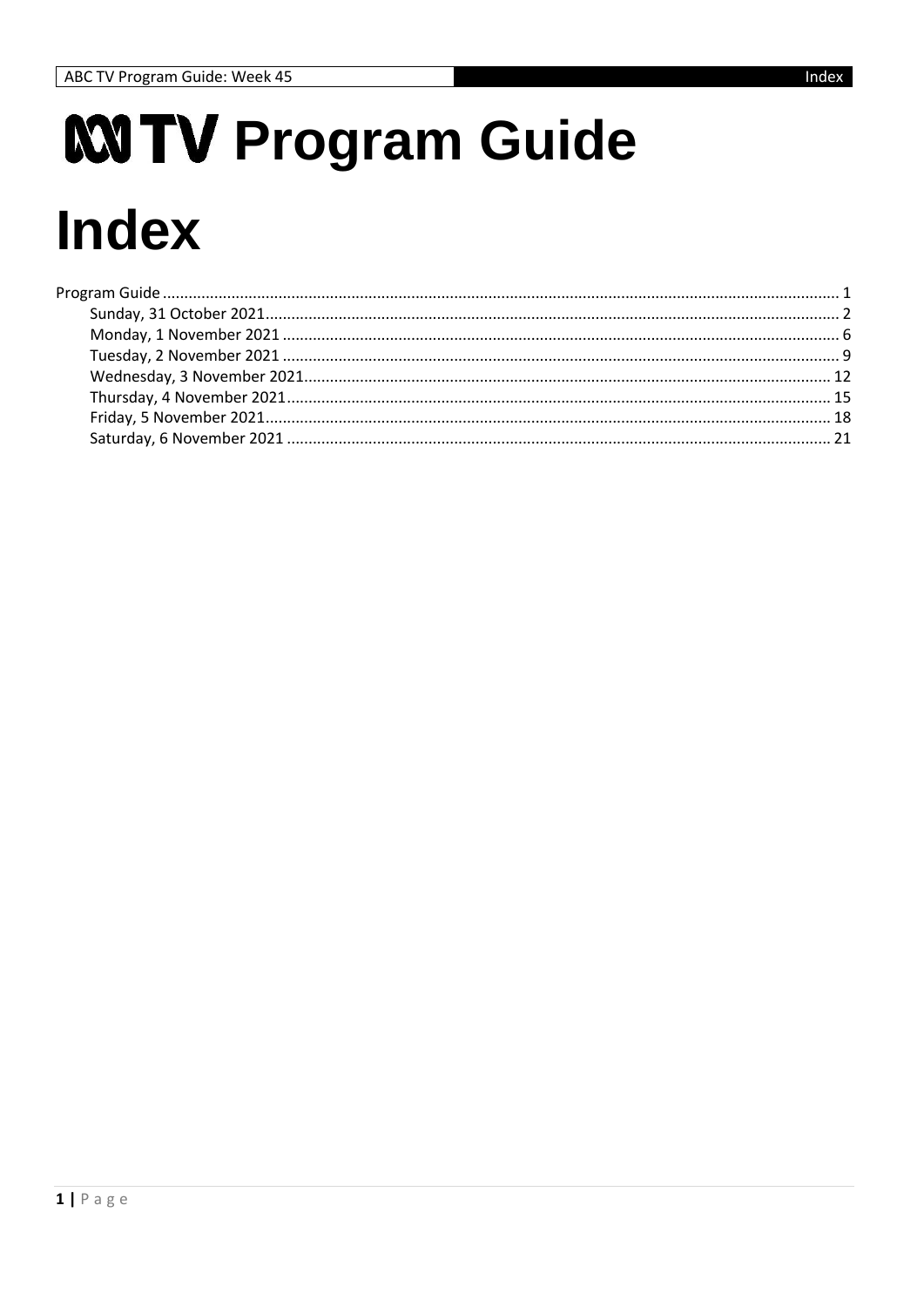# <span id="page-1-0"></span>**Sunday, 31 October 2021**

| 6:00am  | rage<br>(CC, PG)<br>Keep the party vibe going with wall-to-wall music videos, from new releases to classics<br>and the long-forgotten.                                                                                                                                                      |
|---------|---------------------------------------------------------------------------------------------------------------------------------------------------------------------------------------------------------------------------------------------------------------------------------------------|
| 7:00am  | <b>Weekend Breakfast</b><br>(CC)<br>Ease into your Sunday with an intelligent and engaging mix of news, updated<br>information, in-depth analysis, interviews, politics and weather. Presented by Johanna<br>Nicholson and Fauziah Ibrahim plus sport with Jared Coote.                     |
| 9:00am  | <b>Insiders</b><br>(CC)<br>With a federal election due within the next seven months, David Speers and the panel<br>unpacking all the issues from the past sitting fortnight in Canberra and preview the UN<br>Climate Change Conference COP26 in Glasgow.                                   |
| 10:00am | <b>Offsiders</b><br>(CC)<br>As Australia charts a course to reopening, Kelli Underwood and the panel look at the all<br>the big issues in sport and the impact of the pandemic on athletes and crowds. Plus a<br>preview of the Melbourne Cup and more.                                     |
| 10:30am | The World This Week<br>(CC, Repeat)<br>Beverley O'Connor presents the week's best international stories from an Australian<br>perspective, as seen by ABC News reporters posted in Europe, North America, the<br>Middle East, North Asia, South Asia and the Pacific.                       |
| 11:00am | <b>Compass: The Healer</b><br>(CC,AD, Repeat, G)<br>A devastating accident sees talented medical student Dinesh sustain injuries that mean<br>he now uses a wheelchair. As he can no longer continue his studies because of his<br>disabilities, Dinesh takes on the medical establishment. |
| 11:30am | <b>Songs of Praise: Salisbury Cathedral Close</b><br>(CC, Repeat, G)<br>Aled Jones meets some of the residents who live beside one of the world's most<br>stunning church buildings, and introduces traditional hymns from the cathedral<br>congregation and special guest Hayley Westenra. |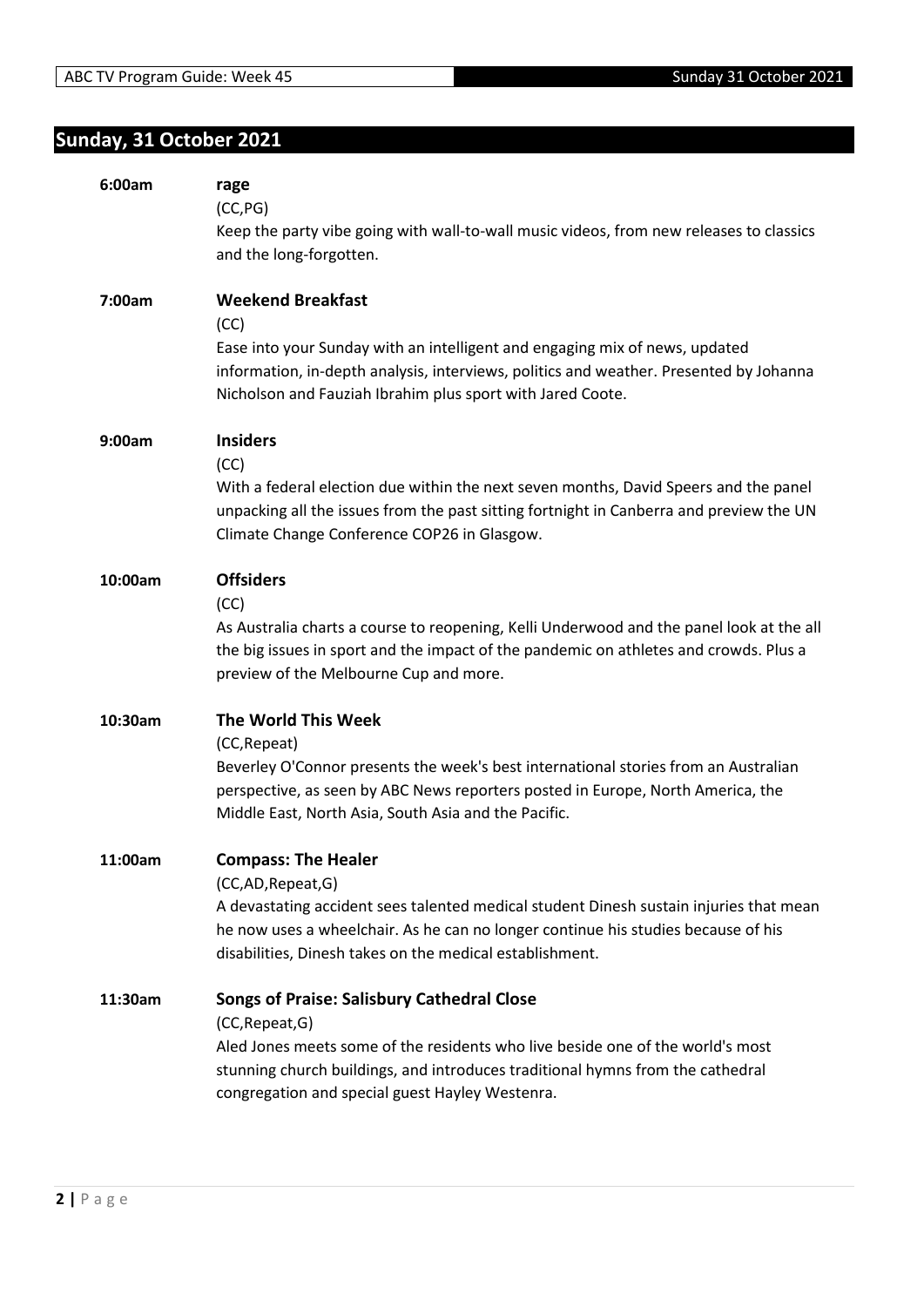| 12:00pm | <b>ABC News at Noon</b>                                                                     |
|---------|---------------------------------------------------------------------------------------------|
|         | (CC)                                                                                        |
|         | Miriam Corowa presents the latest from ABC News, following today's top stories and          |
|         | coverage of events as they unfold. Plus original reporting, expert analysis and all the     |
|         | updated news, sport, weather and information you need.                                      |
|         |                                                                                             |
| 12:30pm | Landline                                                                                    |
|         | (CC)                                                                                        |
|         | In 2021 Landline turns 30, celebrating three decades telling the stories of farmers,        |
|         | businesses and communities from Australia's rural and regional heartland. Hosted by         |
|         | award-winning journalist Pip Courtney.                                                      |
|         |                                                                                             |
| 1:30pm  | <b>Gardening Australia</b>                                                                  |
|         | (CC, Repeat)                                                                                |
|         | Inspiring, entertaining and full of practical advice, join Costa Georgiadis and the team as |
|         | they unearth gardening ideas, meet avid gardeners and look at some of the most              |
|         | inspiring gardens from across the country.                                                  |
|         |                                                                                             |
| 2:30pm  | <b>Rick Stein's Secret France</b>                                                           |
|         | (CC, Repeat, G)                                                                             |
|         | Rick's journey begins in Dieppe with turbot straight off the boats, followed by a forage    |
|         | for sea herbs along the Bay of the Somme.                                                   |
|         |                                                                                             |
| 3:30pm  | <b>Secrets Of The Museum</b>                                                                |
|         | (CC, Repeat, G) Final                                                                       |
|         | At the V&A, a Buddhist painting is a mystery, children's art goes on show, and Josiah       |
|         | Wedgwood's masterpiece - the Portland Vase - is brought into the 21st century. (Final)      |
|         |                                                                                             |
| 4:30pm  | <b>Roger Swainston: Drawn To Water</b>                                                      |
|         | (CC, Repeat, PG)                                                                            |
|         | For six weeks every year Roger Swainston painstakingly produces detailed drawings of        |
|         | life beneath the sea. This documentary follows his process, exploring the line between      |
|         | art and science.                                                                            |
|         |                                                                                             |
| 5:00pm  | <b>Art Works</b>                                                                            |
|         | (CC, Repeat)                                                                                |
|         | Art Works is dedicated to exploring the full spectrum of the arts in Australia. Hosted by   |
|         | arts broadcaster Namila Benson, Art Works will reset the national artistic conversation     |
|         | featuring a palette of ideas for everyone.                                                  |
| 5:30pm  | <b>Antiques Roadshow: Bristol Aerospace 2</b>                                               |
|         | (CC,G)                                                                                      |
|         | The Roadshow comes from Aerospace in Bristol, under the wings of Concorde, where            |
|         | discoveries include a four-leaf clover brooch which brings luck to its owner, and a         |
|         | collection of Radiohead memorabilia.                                                        |
|         |                                                                                             |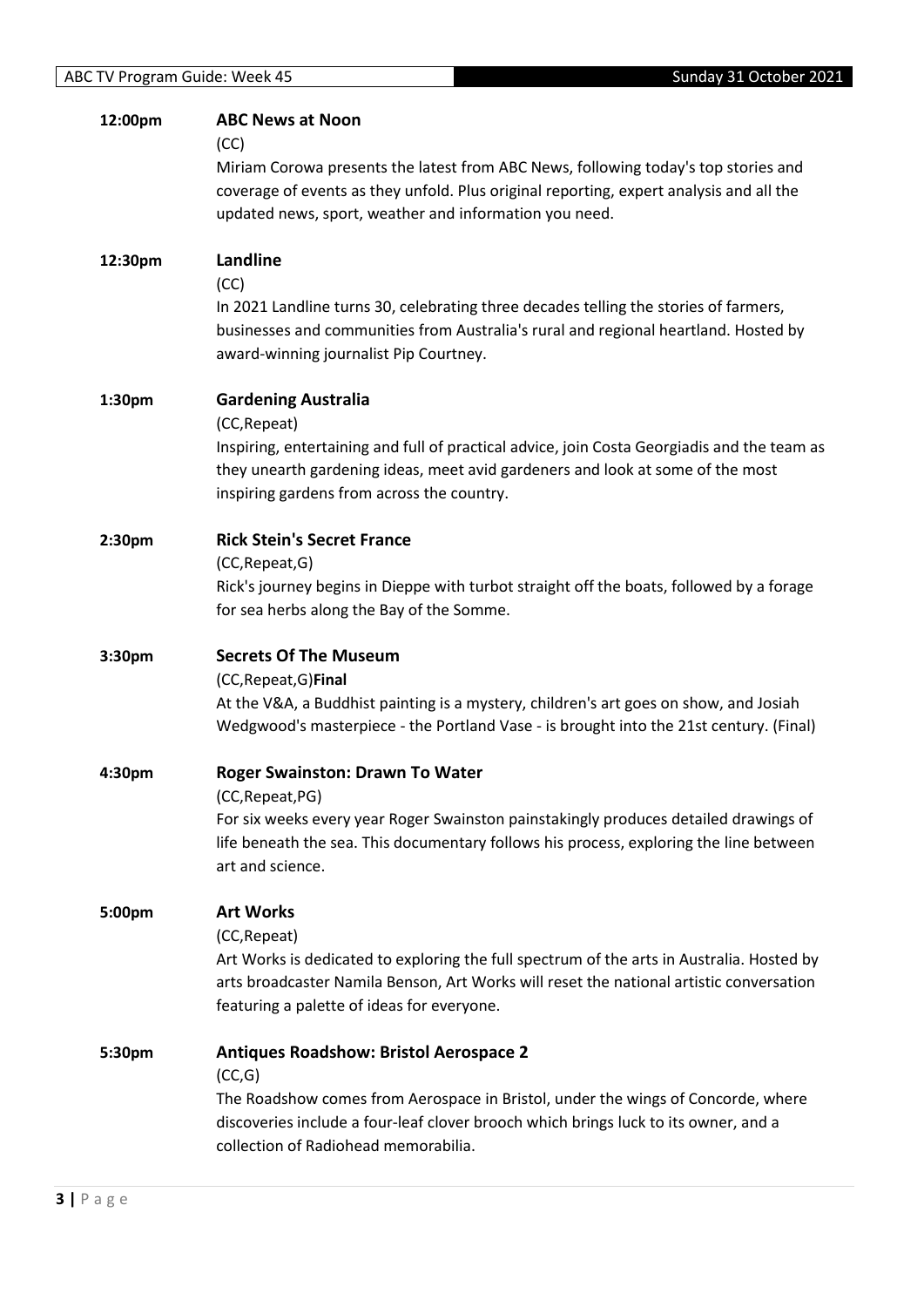| <b>ABC TV Program Guide: Week 45</b> | Sunday 31 October 2021                                                                       |
|--------------------------------------|----------------------------------------------------------------------------------------------|
| 6:30pm                               | <b>Back Roads: Flinders Ranges, SA</b>                                                       |
|                                      | (CC, Repeat, G) Final                                                                        |
|                                      | News Breakfast co-host Lisa Millar traces the footsteps of her Prussian ancestors who        |
|                                      | migrated to SA in the mid-1800s, discovering a town rich in film history and a               |
|                                      | spectacularly coloured yellow-footed rock wallaby.                                           |
|                                      |                                                                                              |
| 7:00pm                               | <b>ABC News Sunday</b>                                                                       |
|                                      | (CC)                                                                                         |
| 7:40pm                               | <b>Restoration Australia: The Lawns</b>                                                      |
|                                      | (CC, AD, PG)                                                                                 |
| *New                                 | Host Anthony Burke meets a couple who have purchased one of the most significant             |
| Episode*                             | buildings in the historic town of Kyneton, Victoria.                                         |
|                                      |                                                                                              |
| 8:40pm                               | <b>Fires</b>                                                                                 |
|                                      | (CC,AD)Final                                                                                 |
| *Series Final*                       | It's New Year's Eve. A usually picturesque holiday town looks like a war zone - as day       |
|                                      | turns to night, then the sky turns blood-red, people rush to the water's edge for safety.    |
|                                      | (Final)                                                                                      |
| 9:40pm                               | <b>We Hunt Together</b>                                                                      |
|                                      | (CC,AD,MA,Coarse Language, Violence)Final                                                    |
|                                      | It looks like the end of the road for Freddy and Baba, trapped in a remote cottage by        |
|                                      | Lola, Jackson and a squad of armed response officers. With the trail behind them strewn      |
|                                      | with bodies, will they will escape the reckoning?                                            |
| 10:25pm                              | <b>Stateless: Incognita</b>                                                                  |
|                                      | (CC, Repeat, M, Coarse Language, Violence)                                                   |
|                                      | Ambitious bureaucrat Clare Kowitz arrives at Barton as the new General Manager and is        |
|                                      | struck by the extent of the facility's dysfunction. Ameer finally makes it to Australia only |
|                                      | to discover tragic news awaits him.                                                          |
|                                      |                                                                                              |
| 11:15pm                              | <b>Talking Heads: Her Big Chance</b>                                                         |
|                                      | (CC, Repeat, M, Adult Themes)                                                                |
|                                      | Actor Lesley prides herself on her professionalism, even if it's for a walk-on role. She is  |
|                                      | thrilled to land the role of Travis, who spends the film bikini-clad on a yacht.             |
| 12:00am                              | <b>Sherlock: The Final Problem</b>                                                           |
|                                      | (CC, Repeat, M, Adult Themes, Violence) Final                                                |
|                                      | Long-buried secrets finally catch up with the Baker Street duo. Someone has been             |
|                                      | playing a very long game and, alone and defenceless, Sherlock and Dr Watson face their       |
|                                      | greatest challenge. Is the game finally over? (Final)                                        |
|                                      |                                                                                              |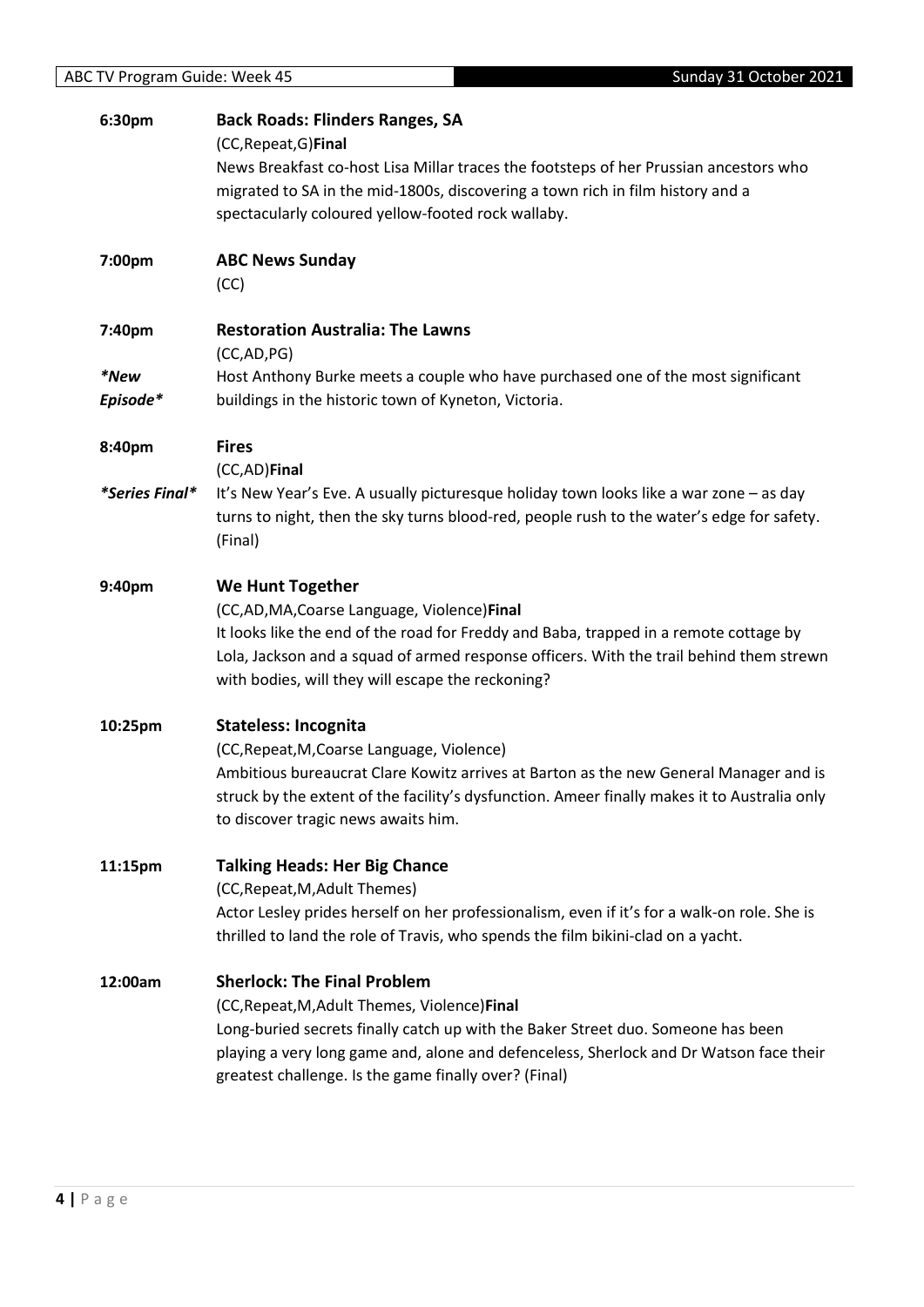| 1:30am | The Prince And The Paedophile                                                                                                                                                                                                      |
|--------|------------------------------------------------------------------------------------------------------------------------------------------------------------------------------------------------------------------------------------|
|        | (CC, Repeat, M, Adult Themes, Sexual References)                                                                                                                                                                                   |
|        | The questionable friendship between Prince Andrew and multi-millionaire paedophile,                                                                                                                                                |
|        | Jeffrey Epstein. An investigation into the British connections to this tawdry tale.                                                                                                                                                |
| 2:15am | rage                                                                                                                                                                                                                               |
|        | (MA, Rage Warning - Adult Themes, Coarse Language, Drug Use, Horror, Nudity, Sex<br>References, Violence)                                                                                                                          |
|        | Australia's longest running music TV show, rage is home to the biggest vault of music<br>videos from a diverse range of artists, genres and eras. We curate the best clips of all<br>time to surprise and entertain you for hours. |
| 4:00am | <b>Keeping Australia Safe</b>                                                                                                                                                                                                      |
|        | (CC, Repeat, M, Adult Themes, This program contains content that may concern some<br>viewers.)                                                                                                                                     |
|        | In Eucla, WA, a husband and wife police team patrol the border for drug runners and<br>lead footers. And in Melbourne a young officer subjects himself to viewing child porn as<br>he helps the team tackle paedophilia.           |
| 4:55am | <b>Insiders</b>                                                                                                                                                                                                                    |
|        | (CC, Repeat)                                                                                                                                                                                                                       |
|        | With a federal election due within the next seven months, David Speers and the panel<br>unpacking all the issues from the past sitting fortnight in Canberra and preview the UN<br>Climate Change Conference COP26 in Glasgow.     |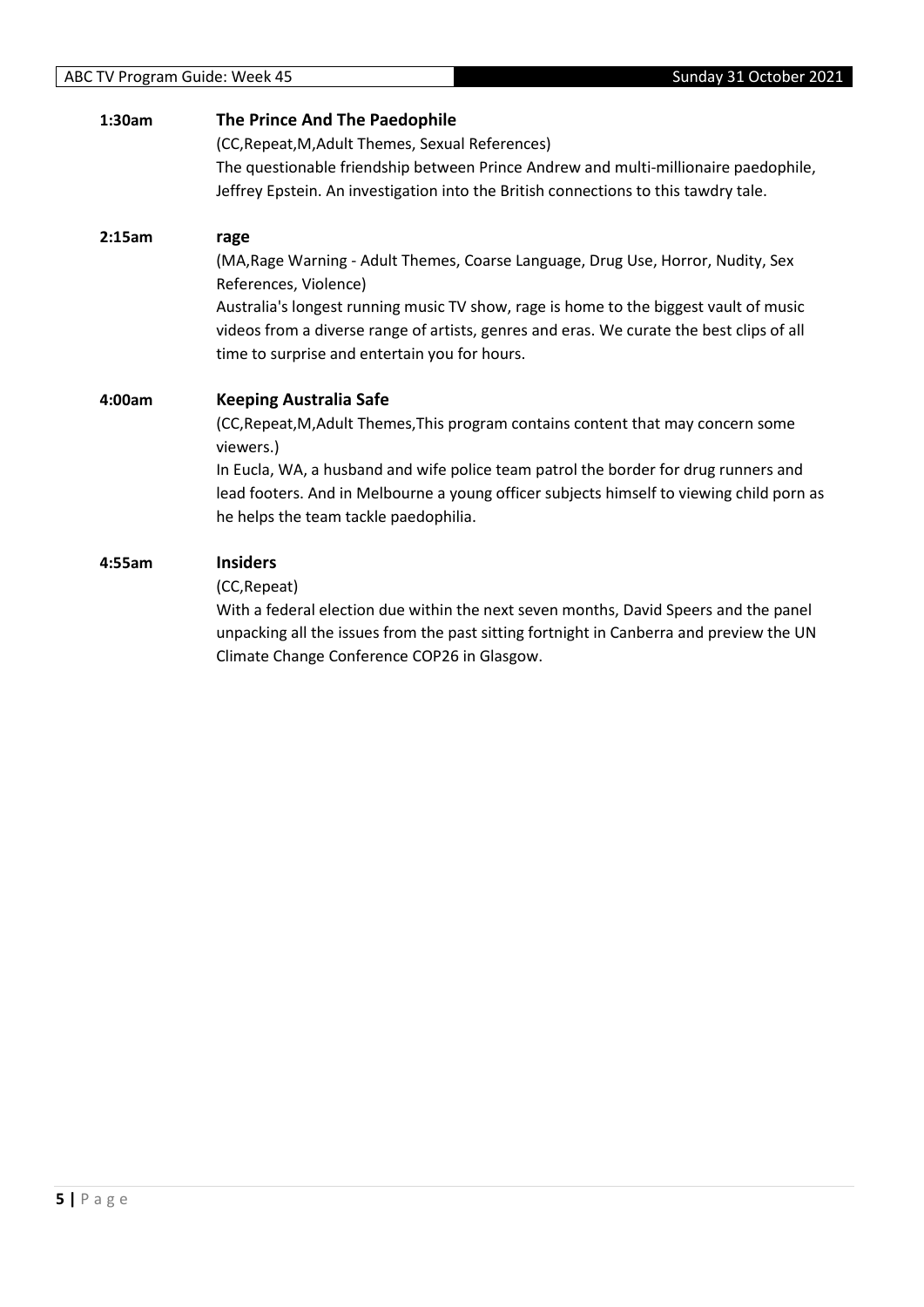# <span id="page-5-0"></span>**Monday, 1 November 2021**

| 6:00am  | <b>News Breakfast</b>                                                                        |
|---------|----------------------------------------------------------------------------------------------|
| 9:00am  | (CC)<br><b>ABC News Mornings</b>                                                             |
|         | (CC)                                                                                         |
| 10:00am | Landline                                                                                     |
|         | (CC, Repeat)                                                                                 |
| 11:00am | <b>Restoration Australia</b>                                                                 |
|         | (CC,AD,Repeat,PG)                                                                            |
| 12:00pm | <b>ABC News At Noon</b>                                                                      |
|         | (CC)                                                                                         |
| 1:00pm  | Grantchester                                                                                 |
|         | (CC,AD, Repeat)                                                                              |
| 2:00pm  | <b>Doctor Foster</b>                                                                         |
|         | (CC, Repeat, M, Adult Themes, Coarse Language, Sexual References)                            |
| 3:00pm  | <b>ABC News Afternoons</b>                                                                   |
|         | (CC)                                                                                         |
| 4:10pm  | Love On The Spectrum                                                                         |
|         | (CC, Repeat, PG)                                                                             |
| 5:10pm  | <b>Grand Designs Australia</b>                                                               |
|         | (CC, Repeat, G)                                                                              |
| 6:00pm  | <b>The Drum</b>                                                                              |
|         | (CC)                                                                                         |
|         | Ellen Fanning and Julia Baird host smart and respectful conversations about the issues       |
|         | impacting people's lives in the show that values expertise above opinions.                   |
| 7:00pm  | <b>ABC News</b>                                                                              |
|         | (CC)                                                                                         |
| 7:30pm  | 7.30                                                                                         |
|         | (CC)                                                                                         |
|         | Australia's leading nightly public affairs program, bringing you more exclusive              |
|         | investigations and real life stories of extraordinary Australians. Plus a unique perspective |
|         | on the issues of the day. Presented by Leigh Sales.                                          |
| 8:00pm  | <b>Australian Story</b>                                                                      |
|         | (CC)                                                                                         |
|         | Putting the 'real' back into reality TV, the award-winning series with no narrator and no    |
|         | agendas, just authentic stories told in people's own words. For 25 years we have been        |
|         | telling the stories of extraordinary Australians.                                            |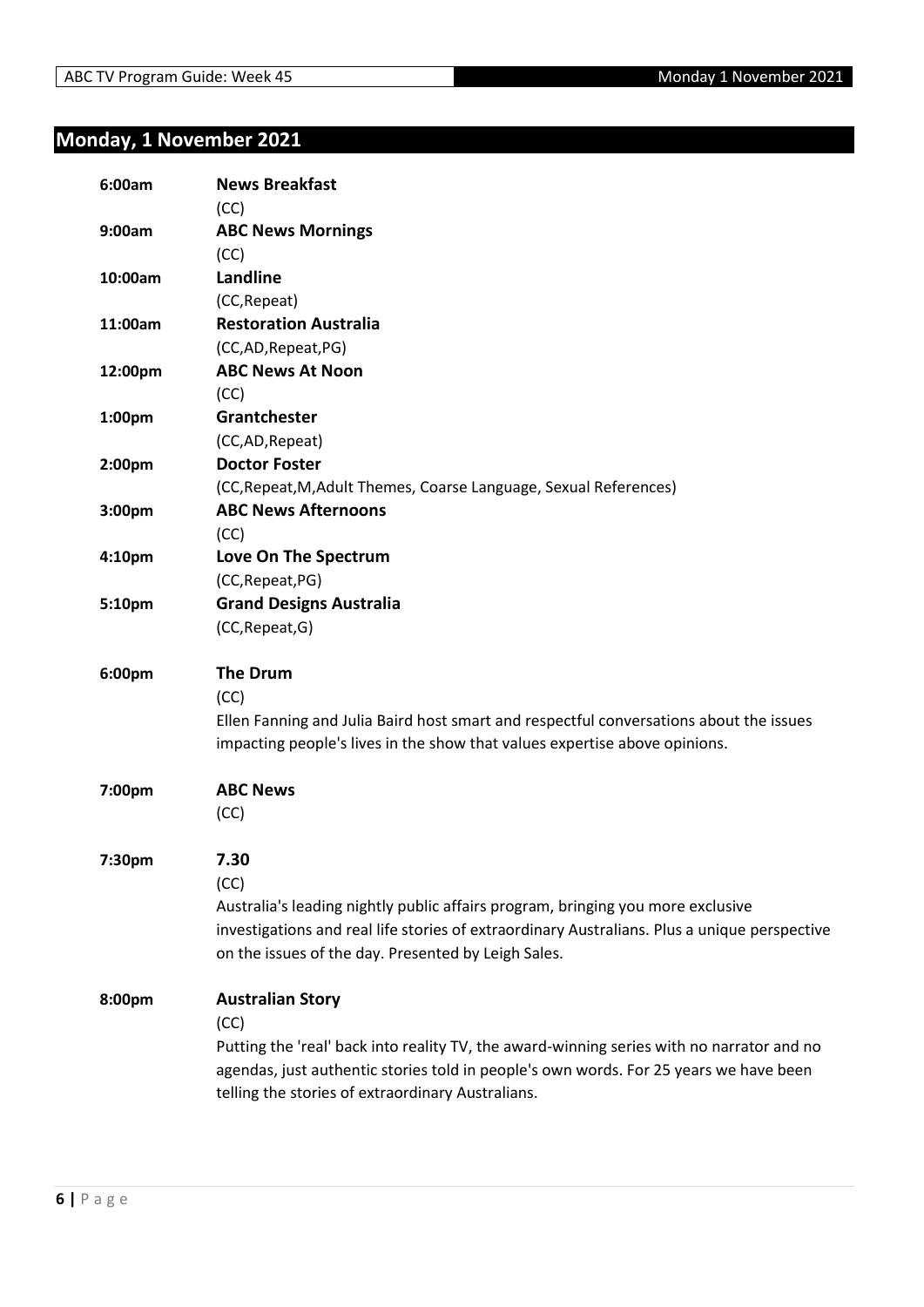| 8:30pm  | <b>Four Corners</b><br>(CC)<br>Holding power to account for 60 Years, Four Corners continues to expose scandals,<br>trigger inquiries, lead national debate and confront the issues that matter to us all.<br>Australia's premier investigative journalism program.                                                       |
|---------|---------------------------------------------------------------------------------------------------------------------------------------------------------------------------------------------------------------------------------------------------------------------------------------------------------------------------|
| 9:15pm  | <b>Media Watch</b><br>(CC, PG)<br>Australia's leading forum for media analysis and comment, bringing you a fearless<br>critique of the week's journalism. Presented by Paul Barry.                                                                                                                                        |
| 9:35pm  | <b>TBA</b>                                                                                                                                                                                                                                                                                                                |
| 10:35pm | <b>ABC Late News</b><br>(CC)<br>End your day informed and up-to-date with the latest from Australia's most trusted news<br>source. Michael Tetlow presents today's top stories, updated details and original<br>reporting from coast to coast and around the globe.                                                       |
| 10:50pm | <b>The Business</b><br>(CC, Repeat)<br>Kathryn Robinson presents Australia's leading daily business and finance show, bringing<br>you up to date on market moves, economic trends and the forces affecting business big<br>and small.                                                                                     |
| 11:05pm | <b>Big Deal</b><br>(CC, Repeat, M, Coarse Language) Final<br>From Canberra to the outback, Christiaan Van Vuuren talks to everyday Aussies who are<br>fighting - and winning - big battles against powerful opponents in our political system.<br>(Final)                                                                 |
| 12:05am | We Hunt Together<br>(CC,AD, Repeat, MA, Coarse Language, Violence) Final<br>It looks like the end of the road for Freddy and Baba, trapped in a remote cottage by<br>Lola, Jackson and a squad of armed response officers. With the trail behind them strewn<br>with bodies, will they will escape the reckoning?         |
| 12:50am | <b>The Accident</b><br>(CC,AD, Repeat, M, Adult Themes, Coarse Language, Sexual References)<br>In the aftermath of the tragedy grief sets in and the investigation begins. Polly's best<br>friend Angela unites the families to fight for justice. Harriet's assistant leaks emails<br>revealing who really was to blame. |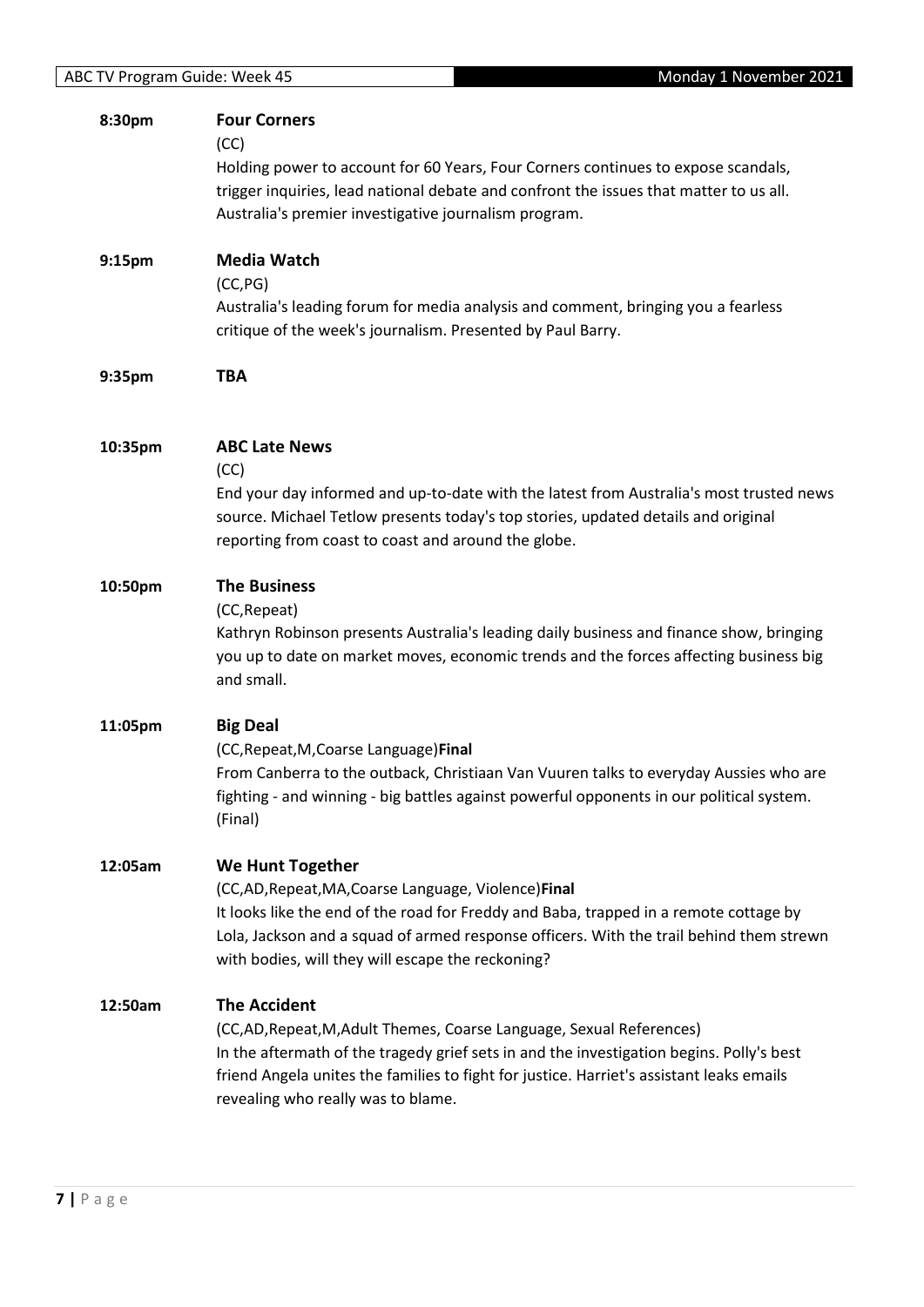| 1:40am | <b>How to Build a Time Machine</b><br>(CC, Repeat, G)<br>Meet the scientists working on the cutting edge of discovery - men and women who may<br>discover how to build wormholes, manipulate entangled photons or build fully<br>functioning time crystals.                                                                                             |
|--------|---------------------------------------------------------------------------------------------------------------------------------------------------------------------------------------------------------------------------------------------------------------------------------------------------------------------------------------------------------|
| 2:40am | rage<br>(MA, Rage Warning - Adult Themes, Coarse Language, Drug Use, Horror, Nudity, Sex<br>References, Violence)<br>Australia's longest running music TV show, rage is home to the biggest vault of music<br>videos from a diverse range of artists, genres and eras. We curate the best clips of all<br>time to surprise and entertain you for hours. |
| 4:25am | The Drum<br>(CC, Repeat)<br>Ellen Fanning and Julia Baird host smart and respectful conversations about the issues<br>impacting people's lives in the show that values expertise above opinions.                                                                                                                                                        |
| 5:25am | 7.30<br>(CC, Repeat)<br>Australia's leading nightly public affairs program, bringing you more exclusive<br>investigations and real life stories of extraordinary Australians. Plus a unique perspective<br>on the issues of the day. Presented by Leigh Sales.                                                                                          |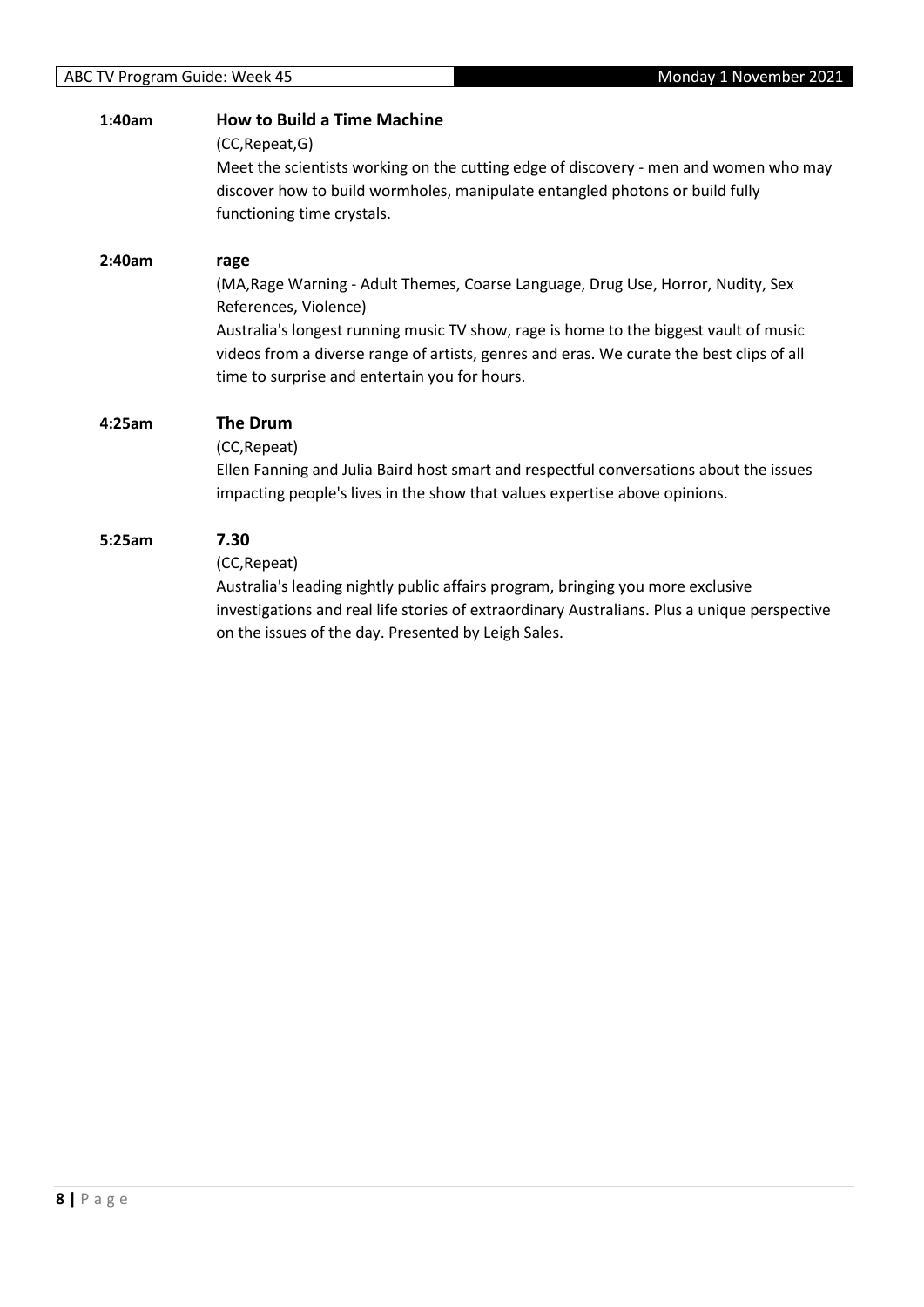# <span id="page-8-0"></span>**Tuesday, 2 November 2021**

| 6:00am   | <b>News Breakfast</b>                                                                        |
|----------|----------------------------------------------------------------------------------------------|
|          | (CC)                                                                                         |
| 9:00am   | <b>ABC News Mornings</b>                                                                     |
|          | (CC)                                                                                         |
| 10:00am  | <b>Four Corners</b>                                                                          |
|          | (CC, Repeat)                                                                                 |
| 11:00am  | <b>Antiques Roadshow</b>                                                                     |
|          | (CC, Repeat, G)                                                                              |
| 12:00pm  | <b>ABC News At Noon</b>                                                                      |
|          | (CC)                                                                                         |
| 1:00pm   | <b>Shetland</b>                                                                              |
|          | (CC,AD, Repeat, M, Adult Themes, Coarse Language, Violence)                                  |
| 2:00pm   | <b>Doctor Foster</b>                                                                         |
|          | (CC, Repeat, M, Coarse Language, Sex Scenes)                                                 |
| 3:00pm   | <b>ABC News Afternoons</b>                                                                   |
|          | (CC)                                                                                         |
| 4:05pm   | Love On The Spectrum                                                                         |
|          | (CC, Repeat, G)                                                                              |
| 5:05pm   | <b>Grand Designs Australia</b>                                                               |
|          | (CC, Repeat, G)                                                                              |
| 6:00pm   | <b>The Drum</b>                                                                              |
|          | (CC)                                                                                         |
|          | Ellen Fanning and Julia Baird host smart and respectful conversations about the issues       |
|          | impacting people's lives in the show that values expertise above opinions.                   |
| 7:00pm   | <b>ABC News</b>                                                                              |
|          | (CC)                                                                                         |
| 7:30pm   | 7.30                                                                                         |
|          | (CC)                                                                                         |
|          | Australia's leading nightly public affairs program, bringing you more exclusive              |
|          | investigations and real life stories of extraordinary Australians. Plus a unique perspective |
|          | on the issues of the day. Presented by Leigh Sales.                                          |
| 8:05pm   | The Greek Islands With Julia Bradbury: Rhodes                                                |
|          | (CC,G)                                                                                       |
| *New     | Julia arrives in the Dodecanese, a far-flung group of islands at the gateway between         |
| Episode* | Europe and the East where she visits the medieval capital of Rhodes.                         |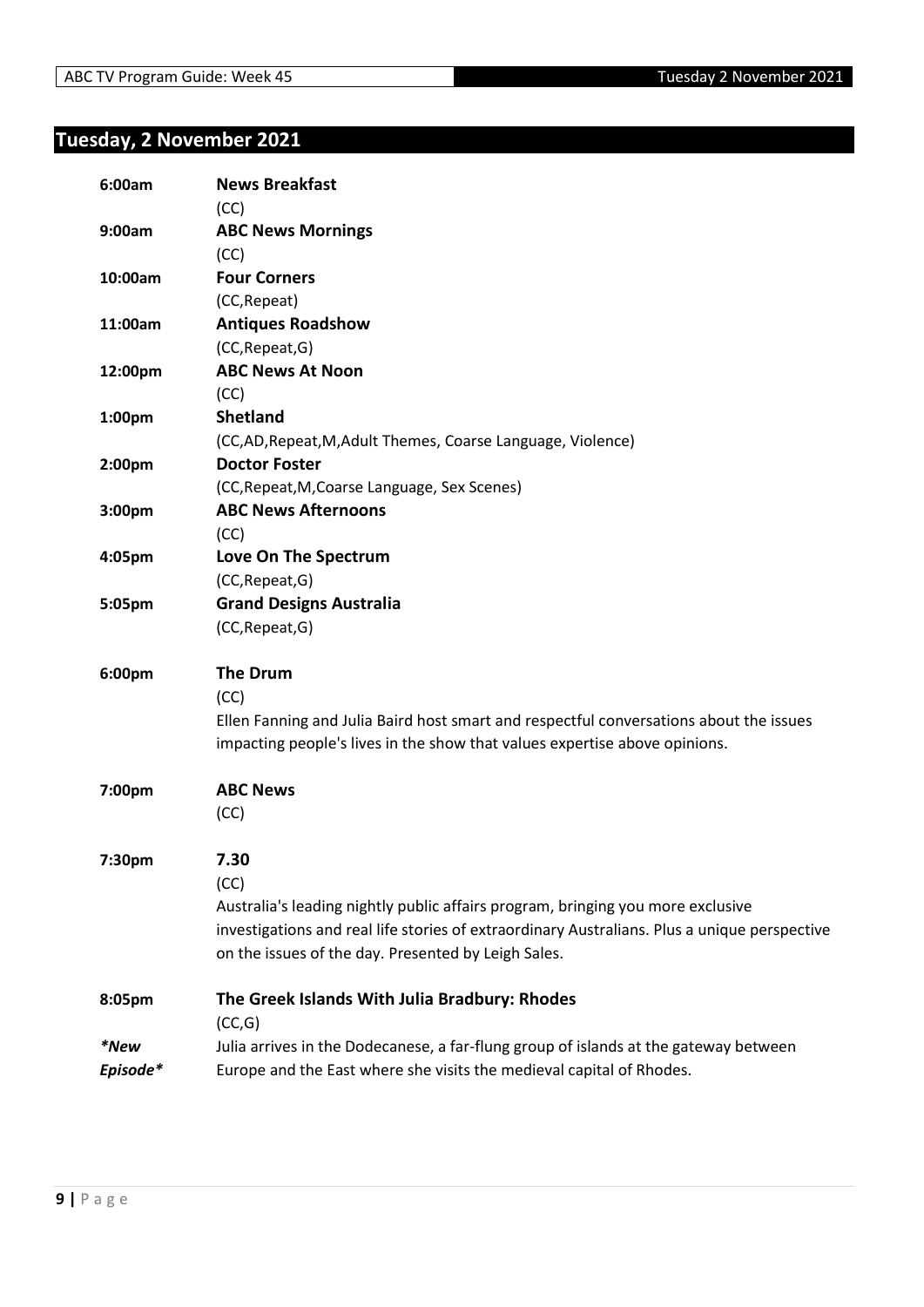**10 |** P a g e

| 8:30pm                   | <b>Going Country</b><br>(CC,AD,PG,Aboriginal and Torres Strait Islander viewers are advised that the following                                                                                                                                                                                                                                                     |
|--------------------------|--------------------------------------------------------------------------------------------------------------------------------------------------------------------------------------------------------------------------------------------------------------------------------------------------------------------------------------------------------------------|
| <i><b>*Brand New</b></i> | program contains images and voices of people who have died)                                                                                                                                                                                                                                                                                                        |
| Series*                  | Justine Clarke connects with some of Australia's greatest musicians, discovering the<br>origins of our country music tradition. Featuring performances by Paul Kelly and Kasey<br>Chambers.                                                                                                                                                                        |
| 9:25pm                   | Just Between Us: Family Is What You Make It<br>(CC,AD)Final                                                                                                                                                                                                                                                                                                        |
| *Series Final*           | Baby Alice, an IVF surrogacy first, grows up, Henri Szep's life imitates art, a family torn<br>apart by war is reunited, a granny's love counts, and after 24 years in a toxic group, an<br>adoptee finds her real Mum.                                                                                                                                            |
| 10:35pm                  | <b>ABC Late News</b><br>(CC)                                                                                                                                                                                                                                                                                                                                       |
|                          | End your day informed and up-to-date with the latest from Australia's most trusted news<br>source. Michael Tetlow presents today's top stories, updated details and original<br>reporting from coast to coast and around the globe.                                                                                                                                |
| 10:50pm                  | <b>The Business</b><br>(CC, Repeat)<br>Kathryn Robinson presents Australia's leading daily business and finance show, bringing<br>you up to date on market moves, economic trends and the forces affecting business big<br>and small.                                                                                                                              |
| 11:05pm                  | Q+A<br>(CC, Repeat)<br>More big name guests, more must see moments. Every Thursday night a panel of<br>punters, pollies and pundits come together to talk through the issues and set the agenda<br>for the week ahead.                                                                                                                                             |
| 12:10am                  | <b>Revelation: A Dangerous Place To Be A Child</b><br>(CC, Repeat, MA, Adult Themes, Detailed accounts of child sexual abuse)<br>Sarah goes to the maximum security prison where Bernard McGrath, a prolific<br>paedophile, is incarcerated. In a tense exchange, McGrath moves between denial and<br>revelation about the complicity of the church in his crimes. |
| 1:40am                   | <b>Midsomer Murders: Written In The Stars</b><br>(CC, Repeat, M, Violence)<br>During a total eclipse, amateur astronomer Jeremy Harper is murdered with a meteorite.<br>He was campaigning to preserve a Bronze Age heritage site which houses a 1930s<br>observatory that is to be pulled down.                                                                   |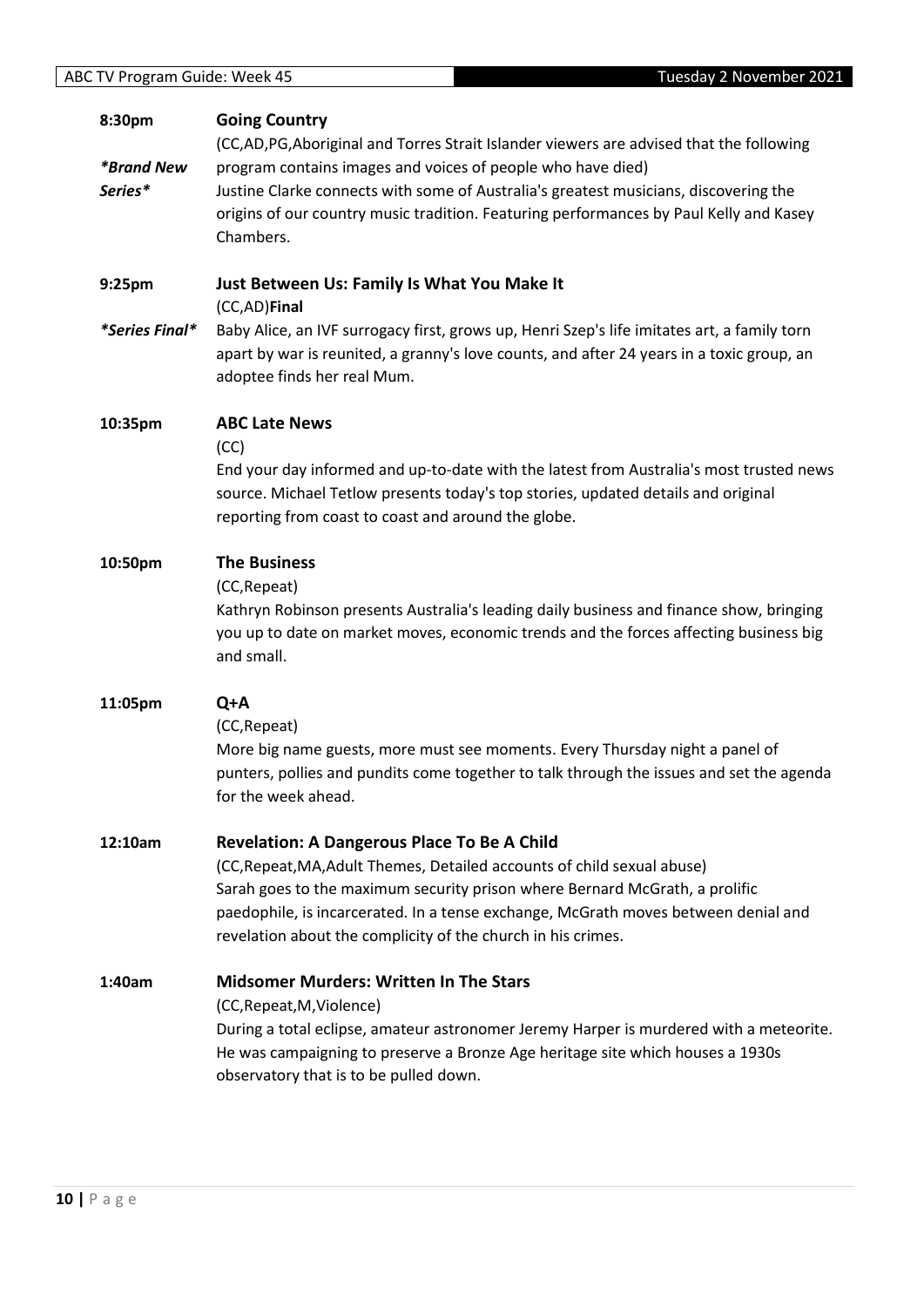| 3:10am | rage                                                                                                                                                                              |
|--------|-----------------------------------------------------------------------------------------------------------------------------------------------------------------------------------|
|        | (MA, Rage Warning - Adult Themes, Coarse Language, Drug Use, Horror, Nudity, Sex                                                                                                  |
|        | References, Violence)                                                                                                                                                             |
|        | Australia's longest running music TV show, rage is home to the biggest vault of music<br>videos from a diverse range of artists, genres and eras. We curate the best clips of all |
|        | time to surprise and entertain you for hours.                                                                                                                                     |
| 4:25am | <b>The Drum</b>                                                                                                                                                                   |
|        | (CC, Repeat)                                                                                                                                                                      |
|        | Ellen Fanning and Julia Baird host smart and respectful conversations about the issues                                                                                            |
|        | impacting people's lives in the show that values expertise above opinions.                                                                                                        |
| 5:25am | 7.30                                                                                                                                                                              |
|        | (CC, Repeat)                                                                                                                                                                      |
|        | Australia's leading nightly public affairs program, bringing you more exclusive                                                                                                   |
|        | investigations and real life stories of extraordinary Australians. Plus a unique perspective                                                                                      |
|        | on the issues of the day. Presented by Leigh Sales.                                                                                                                               |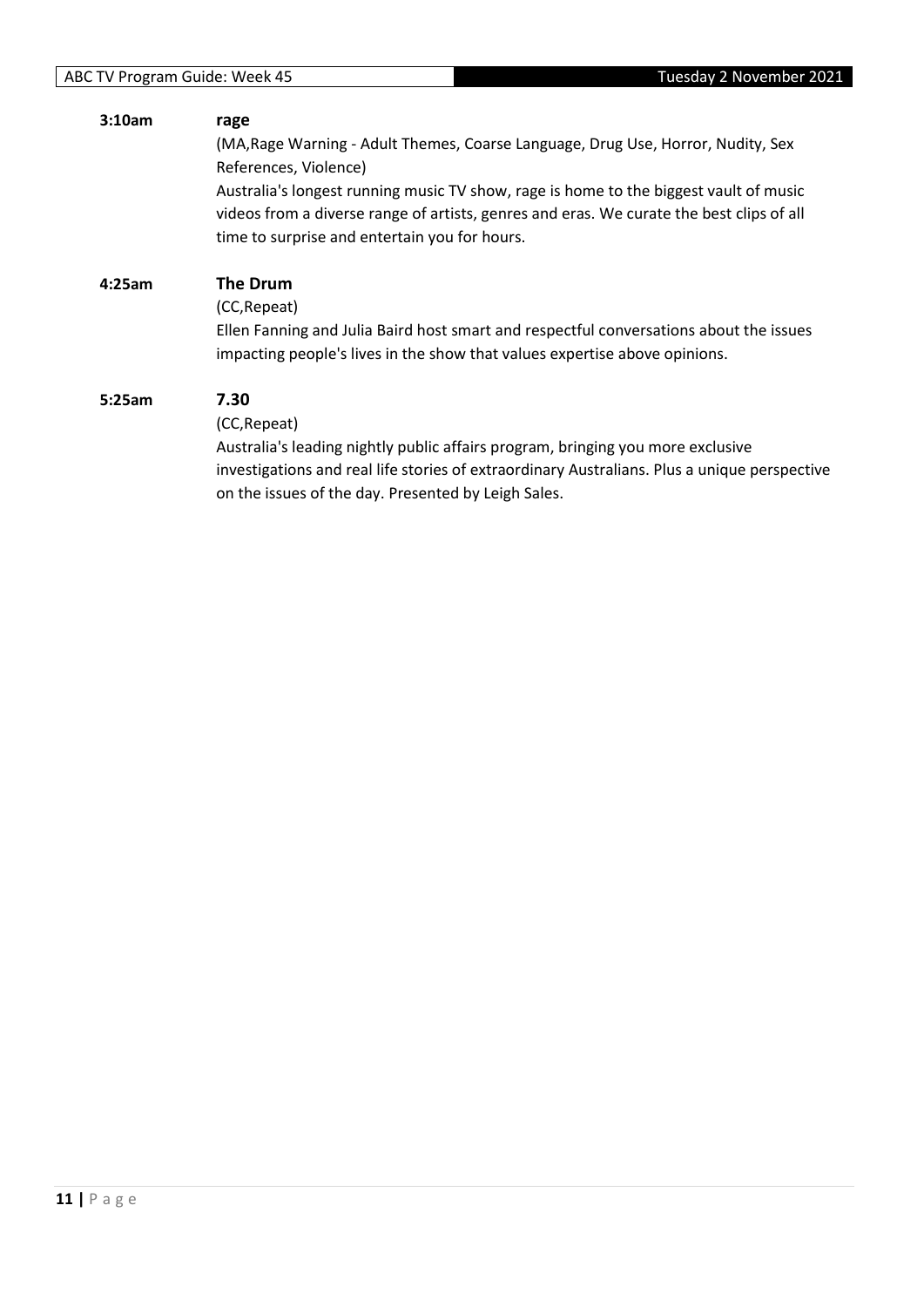#### <span id="page-11-0"></span>**Wednesday, 3 November 2021**

| 6:00am   | <b>News Breakfast</b>                                                                        |
|----------|----------------------------------------------------------------------------------------------|
|          | (CC)                                                                                         |
| 9:00am   | <b>ABC News Mornings</b><br>(CC)                                                             |
| 10:00am  | <b>Monash And Me</b>                                                                         |
|          | (CC, Repeat, PG)                                                                             |
| 11:00am  | Monty Don's French Garden: The Gourmet Gardens                                               |
|          | (CC, Repeat, G)                                                                              |
| 12:00pm  | <b>ABC News At Noon</b>                                                                      |
|          | (CC)                                                                                         |
| 12:30pm  | <b>National Press Club Address</b>                                                           |
|          | (CC)                                                                                         |
| 1:35pm   | <b>Media Watch</b>                                                                           |
|          | (CC, Repeat, PG)                                                                             |
| 2:00pm   | <b>Doctor Foster</b>                                                                         |
|          | (CC, Repeat, M, Coarse Language, Sex Scenes)                                                 |
| 3:00pm   | <b>ABC News Afternoons</b>                                                                   |
|          | (CC)                                                                                         |
| 4:05pm   | Love On The Spectrum                                                                         |
|          | (CC, Repeat, G)                                                                              |
| 5:05pm   | <b>Grand Designs Australia</b>                                                               |
|          | (CC, Repeat, G)                                                                              |
| 6:00pm   | <b>The Drum</b>                                                                              |
|          | (CC)                                                                                         |
|          | Ellen Fanning and Julia Baird host smart and respectful conversations about the issues       |
|          | impacting people's lives in the show that values expertise above opinions.                   |
| 7:00pm   | <b>ABC News</b>                                                                              |
|          | (CC)                                                                                         |
| 7:30pm   | 7.30                                                                                         |
|          | (CC)                                                                                         |
|          | Australia's leading nightly public affairs program, bringing you more exclusive              |
|          | investigations and real life stories of extraordinary Australians. Plus a unique perspective |
|          | on the issues of the day. Presented by Leigh Sales.                                          |
| 8:00pm   | <b>Hard Quiz</b>                                                                             |
|          | (CC, PG)                                                                                     |
| *New     | Who will accept the Big Brass Mug from Tom Gleeson? Stepping up to the mic are               |
| Episode* | experts in Bob Geldof, machine learning, the powerful owl and The Matrix trilogy.            |
|          |                                                                                              |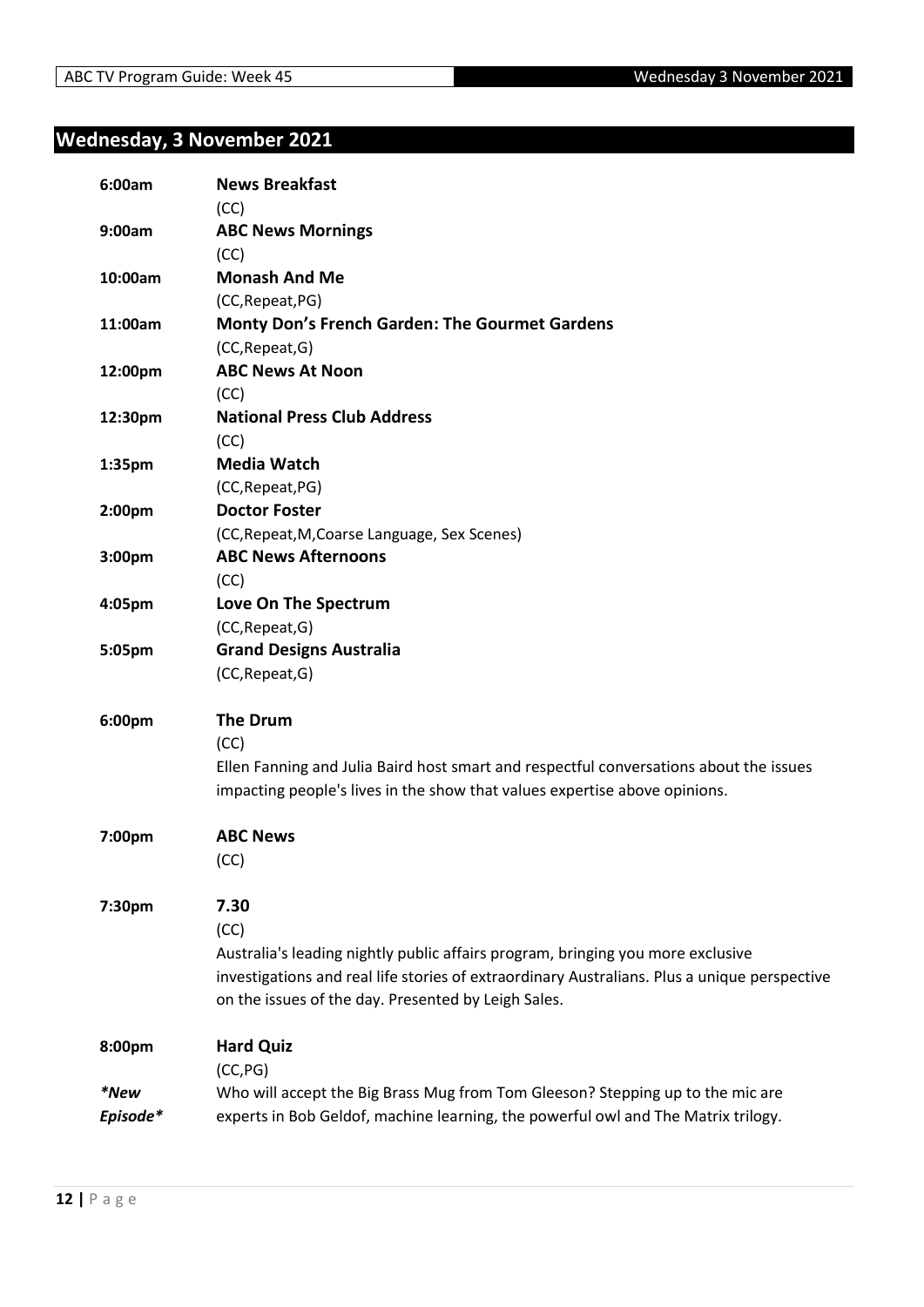| 8:30pm         | Gruen                                                                                        |
|----------------|----------------------------------------------------------------------------------------------|
|                | (CC)                                                                                         |
| *New           | The Gruen team decode and expose all the messaging we fall for. Whether it's a juice         |
| Episode*       | label that thinks it's your long lost best friend or a gorgeous white line design on a Kmart |
|                | plate, nothing will escape the Gruen gaze.                                                   |
| 9:05pm         | Frayed                                                                                       |
|                | (CC)Final                                                                                    |
| *Series Final* | Whilst helping evacuate nursing home residents, Fairbank stumbles across Mrs Atkins          |
|                | chattering about vital case information. As night falls, the Coopers struggle to move the    |
|                | evidence. (Final)                                                                            |
| 9:55pm         | <b>Back</b>                                                                                  |
|                | (CC, Repeat, M, Coarse Language)                                                             |
|                | Stephen's need to find redemption via a pub quiz leads to a high-stakes showdown with        |
|                | Andrew.                                                                                      |
| 10:20pm        | <b>TBA</b>                                                                                   |
|                |                                                                                              |
| 11:00pm        | <b>ABC Late News</b>                                                                         |
|                | (CC)                                                                                         |
|                | End your day informed and up-to-date with the latest from Australia's most trusted news      |
|                | source. Michael Tetlow presents today's top stories, updated details and original            |
|                | reporting from coast to coast and around the globe.                                          |
| 11:15pm        | <b>The Business</b>                                                                          |
|                | (CC, Repeat)                                                                                 |
|                | Kathryn Robinson presents Australia's leading daily business and finance show, bringing      |
|                | you up to date on market moves, economic trends and the forces affecting business big        |
|                | and small.                                                                                   |
| 11:30pm        | <b>Four Corners</b>                                                                          |
|                | (CC,AD, Repeat)                                                                              |
|                | Holding power to account for 60 Years, Four Corners continues to expose scandals,            |
|                | trigger inquiries, lead national debate and confront the issues that matter to us all.       |
|                | Australia's premier investigative journalism program.                                        |
| 12:20am        | <b>Media Watch</b>                                                                           |
|                | (CC, Repeat, PG)                                                                             |
|                | Australia's leading forum for media analysis and comment, bringing you a fearless            |
|                | critique of the week's journalism. Presented by Paul Barry.                                  |

**'**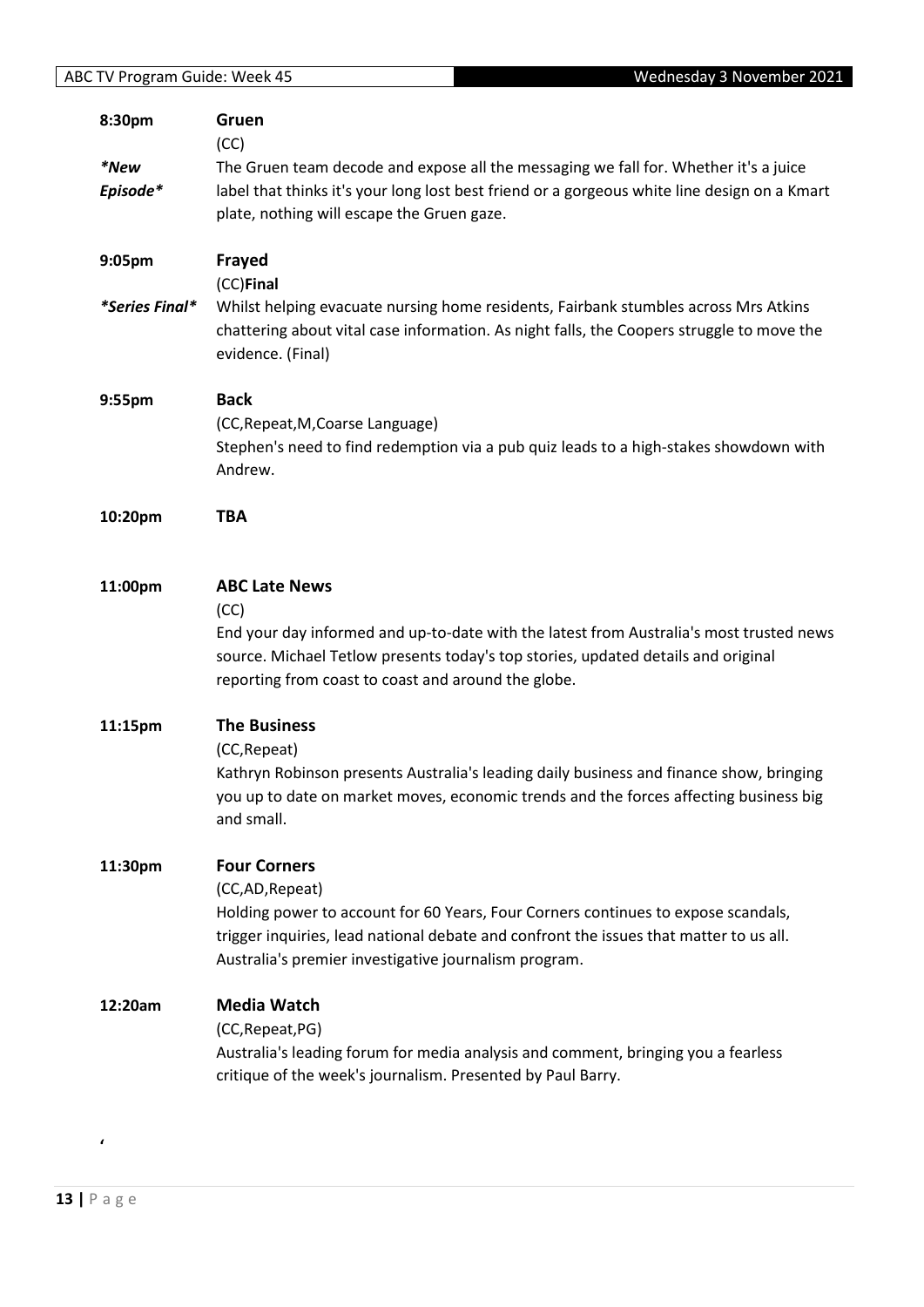| 12:35am | <b>Father Brown: The Passing Bell</b><br>(CC, Repeat, M, Violence)<br>A new musical director for the bell-ringers of St Marys leads to discord, disharmony and<br>the bloodcurdling sound of murder. Jamie Cheeseman arrives from London ready to<br>modernise the musical offerings of St Marys.                                                       |
|---------|---------------------------------------------------------------------------------------------------------------------------------------------------------------------------------------------------------------------------------------------------------------------------------------------------------------------------------------------------------|
| 1:20am  | <b>Without Limits</b><br>(CC, Repeat, PG) Final<br>The Australian and British veterans end their expedition across Western Australia with a<br>challenging trek in the Bungle Bungles, before meeting up with HRH, the Duke of Sussex<br>at the Invictus Games Sydney 2018. (Part 2 of 2)                                                               |
| 2:20am  | <b>TBA</b>                                                                                                                                                                                                                                                                                                                                              |
| 3:00am  | rage<br>(MA, Rage Warning - Adult Themes, Coarse Language, Drug Use, Horror, Nudity, Sex<br>References, Violence)<br>Australia's longest running music TV show, rage is home to the biggest vault of music<br>videos from a diverse range of artists, genres and eras. We curate the best clips of all<br>time to surprise and entertain you for hours. |
| 4:25am  | <b>The Drum</b><br>(CC, Repeat)<br>Ellen Fanning and Julia Baird host smart and respectful conversations about the issues<br>impacting people's lives in the show that values expertise above opinions.                                                                                                                                                 |
| 5:25am  | 7.30<br>(CC, Repeat)<br>Australia's leading nightly public affairs program, bringing you more exclusive<br>investigations and real life stories of extraordinary Australians. Plus a unique perspective<br>on the issues of the day. Presented by Leigh Sales.                                                                                          |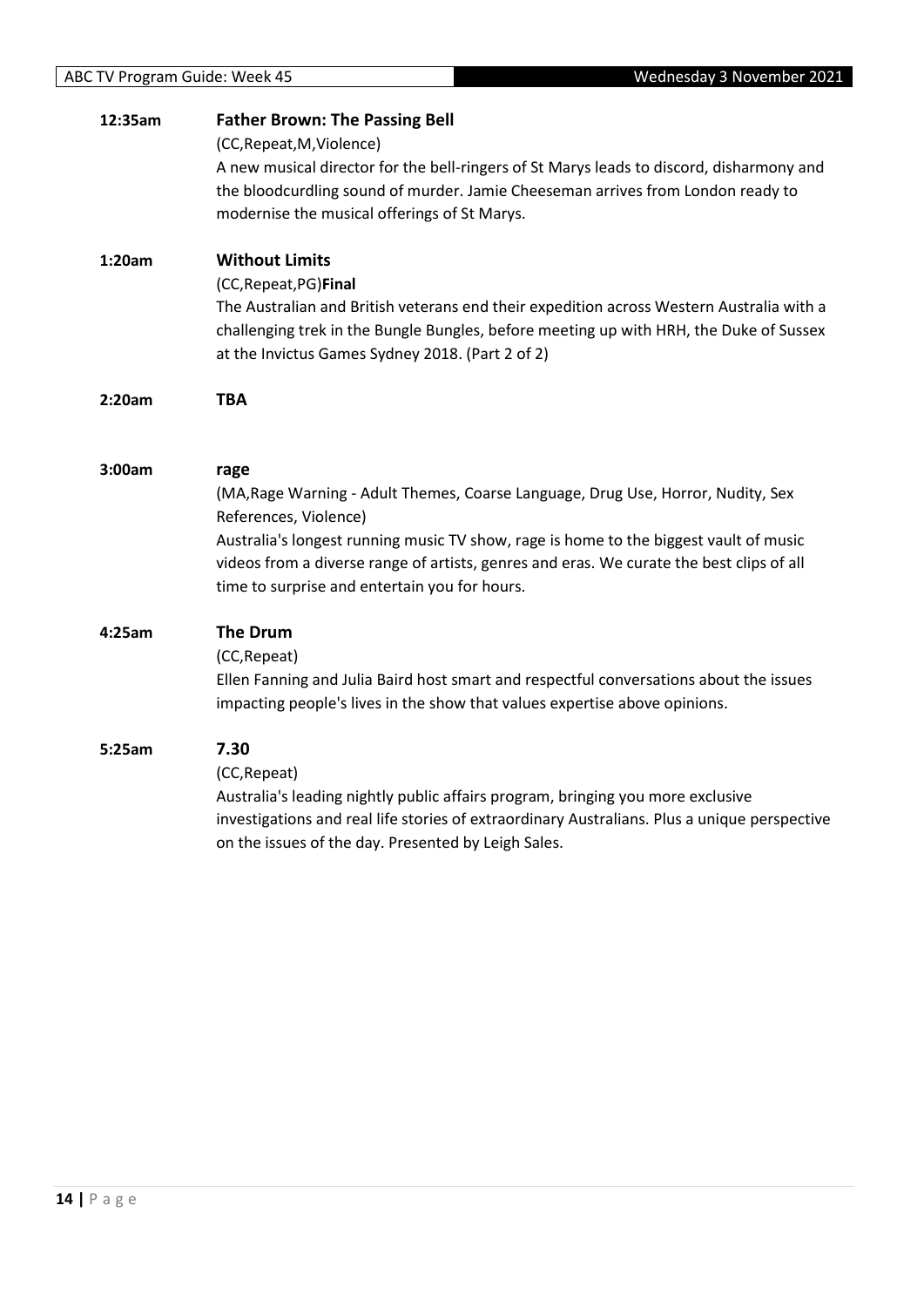# <span id="page-14-0"></span>**Thursday, 4 November 2021**

| 6:00am             | <b>News Breakfast</b><br>(CC)                                                                |
|--------------------|----------------------------------------------------------------------------------------------|
| 9:00am             | <b>ABC News Mornings</b>                                                                     |
|                    | (CC)                                                                                         |
| 10:00am            | <b>Australian Story</b>                                                                      |
|                    | (CC,AD,Repeat)                                                                               |
| 10:30am            | The Greek Islands With Julia Bradbury                                                        |
|                    | (CC, Repeat, G)                                                                              |
| 11:00am            | <b>Just Between Us</b>                                                                       |
|                    | (CC,AD, Repeat)                                                                              |
| 12:00pm            | <b>ABC News At Noon</b>                                                                      |
|                    | (CC)                                                                                         |
| 1:00 <sub>pm</sub> | <b>Hard Quiz</b>                                                                             |
|                    | (CC, Repeat, PG)                                                                             |
| $1:25$ pm          | <b>How Deadly World</b>                                                                      |
|                    | (CC, Repeat, PG)                                                                             |
| 2:00pm             | <b>Doctor Foster</b>                                                                         |
|                    | (CC, Repeat, M, Adult Themes, Coarse Language, Sexual References)                            |
| 3:00pm             | <b>ABC News Afternoons</b>                                                                   |
|                    | (CC)                                                                                         |
| 4:05pm             | Love On The Spectrum                                                                         |
|                    | (CC, Repeat, PG) Final                                                                       |
| 5:05pm             | <b>Grand Designs Australia</b>                                                               |
|                    | (CC, Repeat, PG)                                                                             |
| 6:00pm             | <b>The Drum</b>                                                                              |
|                    | (CC)                                                                                         |
|                    | Ellen Fanning and Julia Baird host smart and respectful conversations about the issues       |
|                    | impacting people's lives in the show that values expertise above opinions.                   |
| 6:55pm             | Sammy J                                                                                      |
|                    | (CC, PG)                                                                                     |
|                    | Biting, bite-sized comedy as Sammy J and his team of troublemakers tackle the news of        |
|                    | the week.                                                                                    |
| 7:00pm             | <b>ABC News</b>                                                                              |
|                    | (CC)                                                                                         |
| 7:30pm             | 7.30                                                                                         |
|                    | (CC)                                                                                         |
|                    | Australia's leading nightly public affairs program, bringing you more exclusive              |
|                    | investigations and real life stories of extraordinary Australians. Plus a unique perspective |
|                    | on the issues of the day. Presented by Leigh Sales.                                          |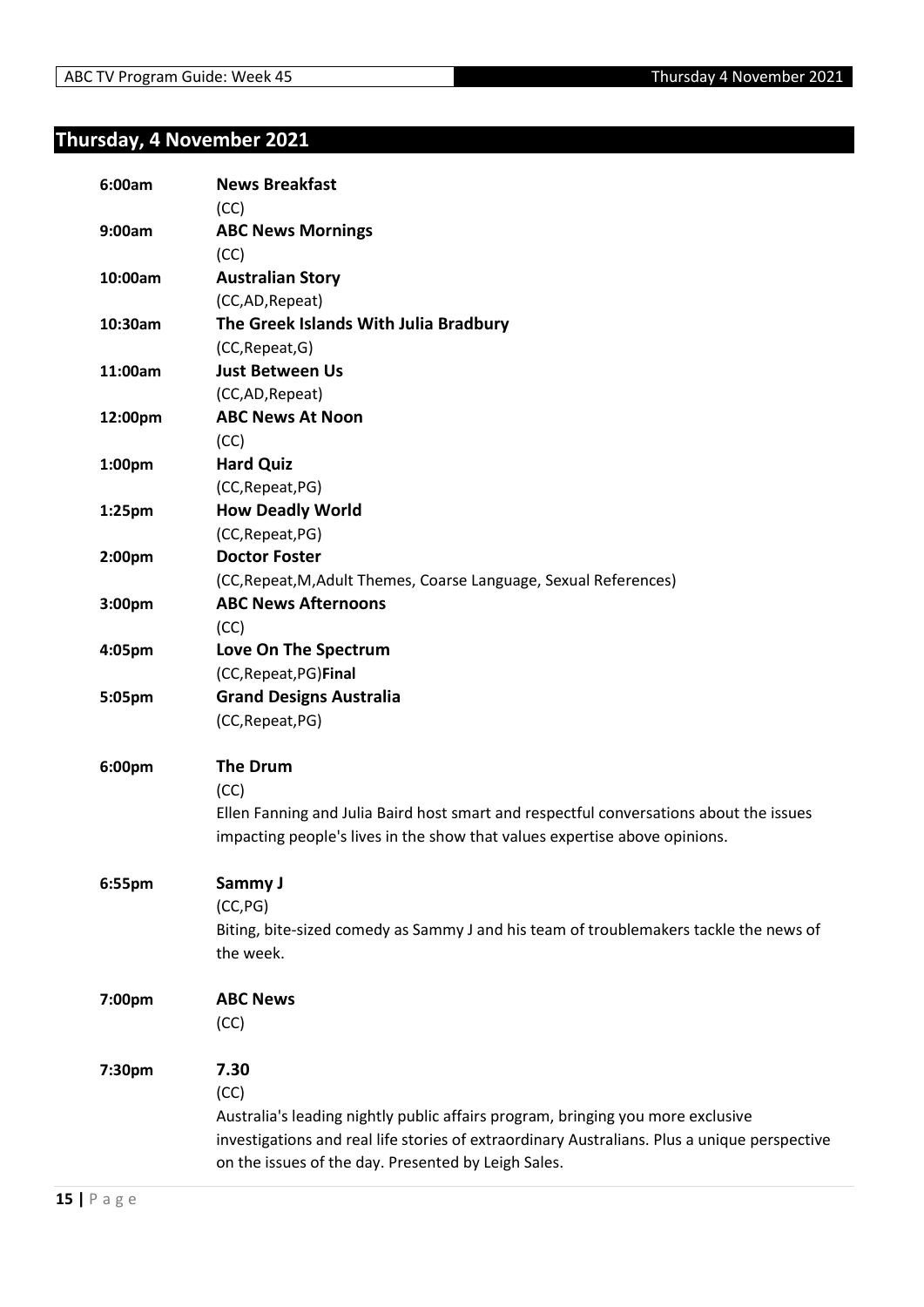| 8:00pm  | <b>TBA</b>                                                                                                                                                                                                                                                         |
|---------|--------------------------------------------------------------------------------------------------------------------------------------------------------------------------------------------------------------------------------------------------------------------|
|         |                                                                                                                                                                                                                                                                    |
| 8:30pm  | Q+A<br>(CC)<br>More big name guests, more must see moments. Every Thursday night a panel of<br>punters, pollies and pundits come together to talk through the issues and set the agenda<br>for the week ahead.                                                     |
| 9:35pm  | <b>TBA</b>                                                                                                                                                                                                                                                         |
|         |                                                                                                                                                                                                                                                                    |
| 10:25pm | <b>You Can't Ask That: Ex-Prisoners</b><br>(CC, Repeat, M, Adult Themes, Coarse Language)<br>Insightful, irreverent, moving and unpredictable, this episode sets the record straight<br>about what it's really like to go into prison and come out the other side. |
| 10:45pm | <b>ABC Late News</b><br>(CC)<br>End your day informed and up-to-date with the latest from Australia's most trusted news<br>source. Michael Tetlow presents today's top stories, updated details and original                                                       |
|         | reporting from coast to coast and around the globe.                                                                                                                                                                                                                |
| 11:00pm | <b>The Business</b><br>(CC, Repeat)<br>Australia's leading daily business and finance show, bringing you up to date on market<br>moves, economic trends and the forces affecting business big and small. Presented by<br>Alicia Barry.                             |
| 11:15pm | <b>Pilgrimage: Road to Santiago</b>                                                                                                                                                                                                                                |
|         | (CC, Repeat, PG)<br>Neil Morrissey, Debbie McGee, Ed Byrne, Heather Small, Kate Bottley, Raphael Rowe and<br>JJ Chalmers hike through France and northern Spain to the Cathedral of Santiago de<br>Compostela while living like simple pilgrims.                   |
| 12:15am | <b>TBA</b>                                                                                                                                                                                                                                                         |
| 1:15am  | <b>Call The Midwife</b><br>(CC, Repeat, PG)<br>Lucille faces racism and prejudice when a new mother falls ill. Sister Winifred is keen to<br>have fathers be more involved in the care of their babies.                                                            |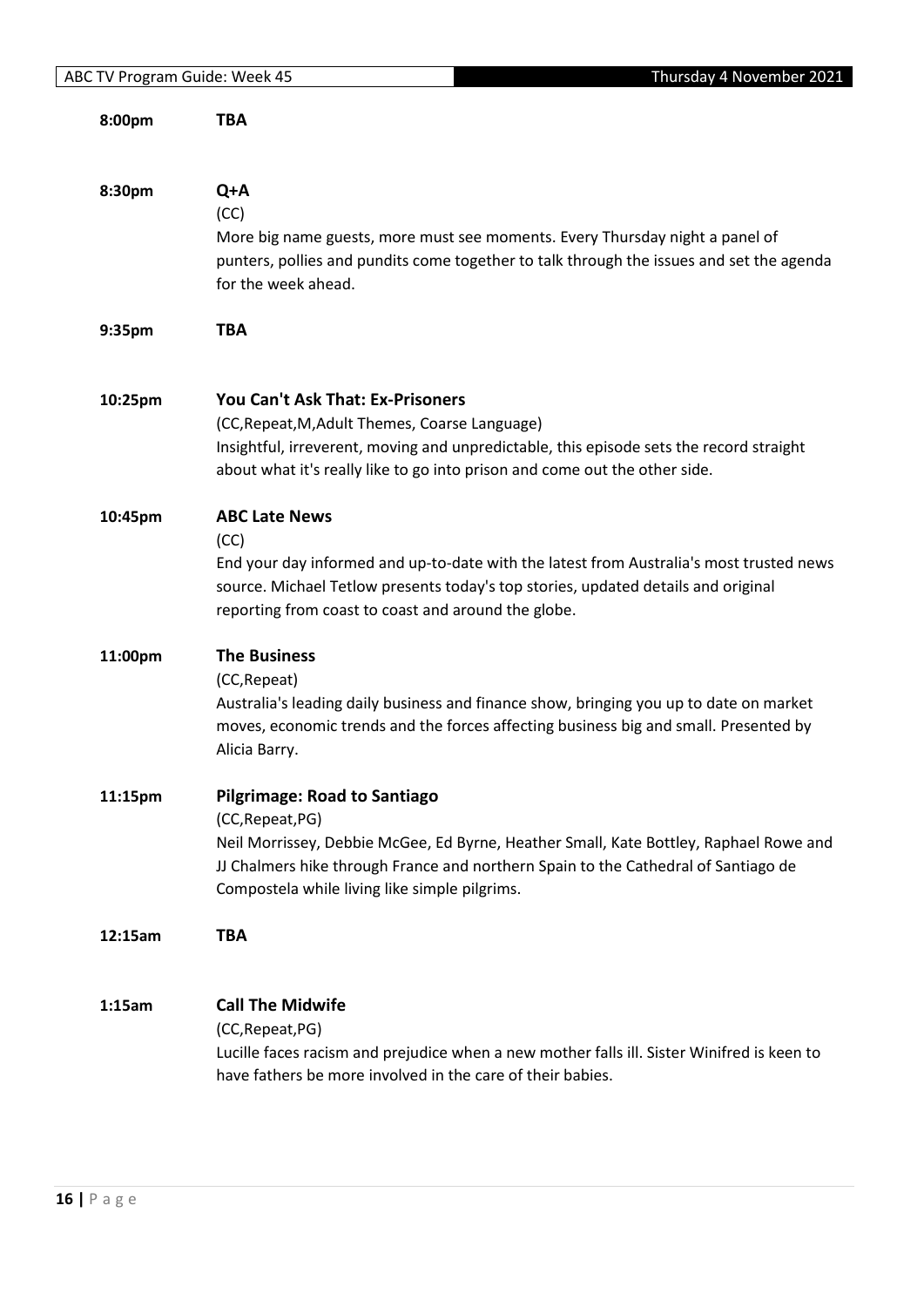#### **2:15am rage** (MA,Rage Warning - Adult Themes, Coarse Language, Drug Use, Horror, Nudity, Sex References, Violence) Australia's longest running music TV show, rage is home to the biggest vault of music videos from a diverse range of artists, genres and eras. We curate the best clips of all time to surprise and entertain you for hours. **4:25am The Drum** (CC,Repeat) Ellen Fanning and Julia Baird host smart and respectful conversations about the issues impacting people's lives in the show that values expertise above opinions. **5:20am Sammy J** (CC,Repeat,PG) Biting, bite-sized comedy as Sammy J and his team of troublemakers tackle the news of the week. **5:25am 7.30** (CC,Repeat) Australia's leading nightly public affairs program, bringing you more exclusive investigations and real life stories of extraordinary Australians. Plus a unique perspective on the issues of the day. Presented by Leigh Sales.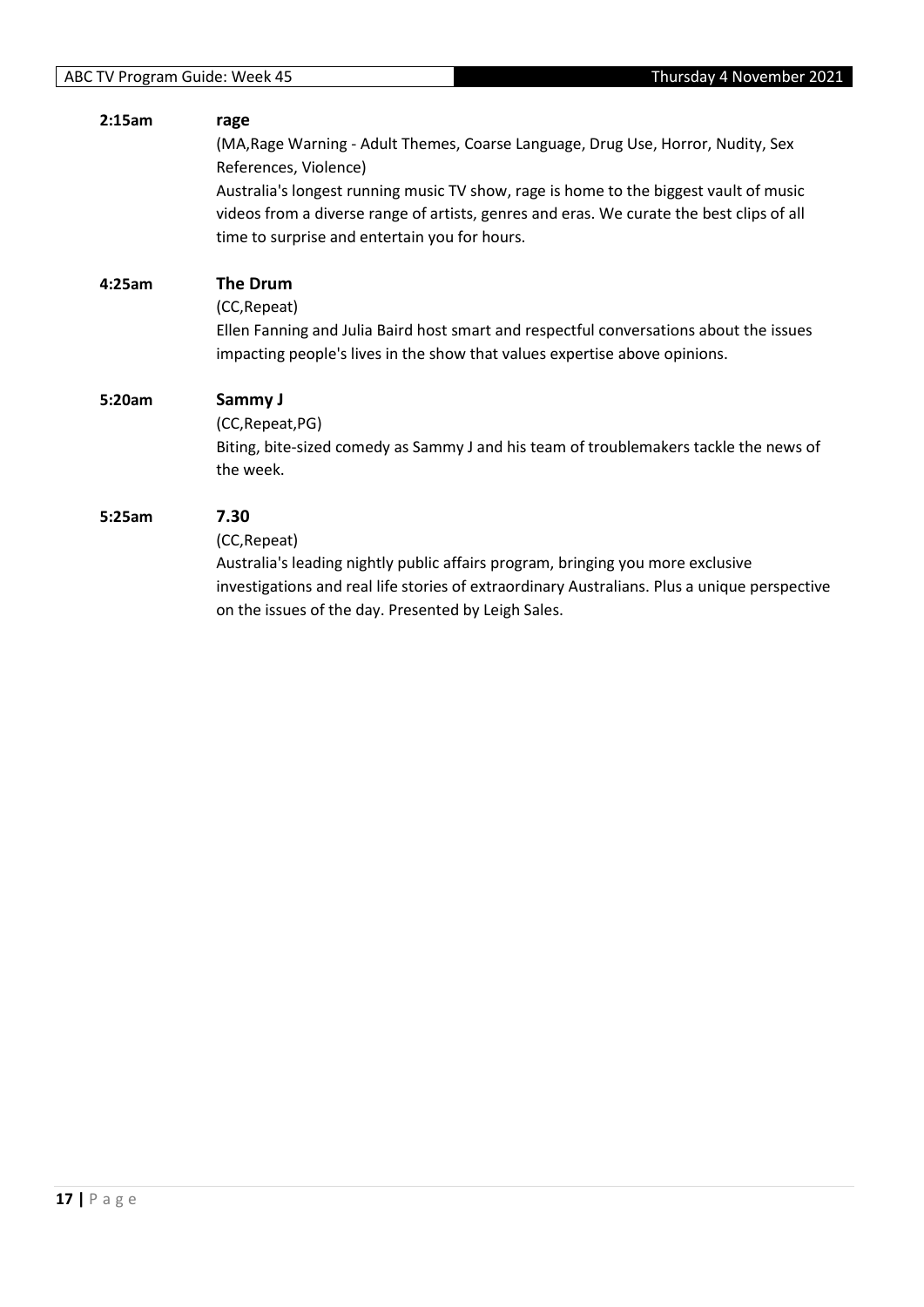# <span id="page-17-0"></span>**Friday, 5 November 2021**

| 6:00am  | <b>News Breakfast</b><br>(CC)                                                               |
|---------|---------------------------------------------------------------------------------------------|
| 9:00am  | <b>ABC News Mornings</b>                                                                    |
|         | (CC)                                                                                        |
| 10:00am | Q+A                                                                                         |
|         | (CC, Repeat)                                                                                |
| 11:00am | <b>Australia Remastered: Wild Alps</b>                                                      |
|         | (CC,AD,Repeat,G)                                                                            |
| 12:00pm | <b>ABC News At Noon</b>                                                                     |
|         | (CC)                                                                                        |
| 1:00pm  | <b>TBA</b>                                                                                  |
|         | (Repeat)                                                                                    |
|         | <b>Back Roads</b>                                                                           |
| 1:30pm  |                                                                                             |
|         | (CC, Repeat, G)<br><b>Doctor Foster</b>                                                     |
| 2:00pm  |                                                                                             |
|         | (CC, Repeat, M, Adult Themes, Coarse Language) Final                                        |
| 3:00pm  | <b>ABC News Afternoons</b>                                                                  |
|         | (CC)                                                                                        |
| 4:05pm  | Stackorama!                                                                                 |
|         | (CC, Repeat, PG, This program is rated PG, parental guidance is recommended for viewers     |
|         | under fifteen years.)                                                                       |
| 5:05pm  | <b>Grand Designs Australia</b>                                                              |
|         | (CC, Repeat, G)                                                                             |
| 6:00pm  | <b>The Drum</b>                                                                             |
|         | (CC)                                                                                        |
|         | Ellen Fanning and Julia Baird host smart and respectful conversations about the issues      |
|         | impacting people's lives in the show that values expertise above opinions.                  |
|         |                                                                                             |
| 7:00pm  | <b>ABC News</b>                                                                             |
|         | (CC)                                                                                        |
|         |                                                                                             |
| 7:30pm  | <b>Gardening Australia</b>                                                                  |
|         | (CC,AD)                                                                                     |
|         | Inspiring, entertaining and full of practical advice, join Costa Georgiadis and the team as |
|         | they unearth gardening ideas, meet avid gardeners and look at some of the most              |
|         | inspiring gardens from across the country.                                                  |
| 8:30pm  | Annika                                                                                      |
|         | (CC,AD,M,Adult Themes, Coarse Language)                                                     |
|         | The team are called in to solve the vicious death of an author in Glasgow. With             |
|         | numerous lives in tatters because of her popularist books, the team need to delve into      |
|         | her past to uncover the murderer.                                                           |
|         |                                                                                             |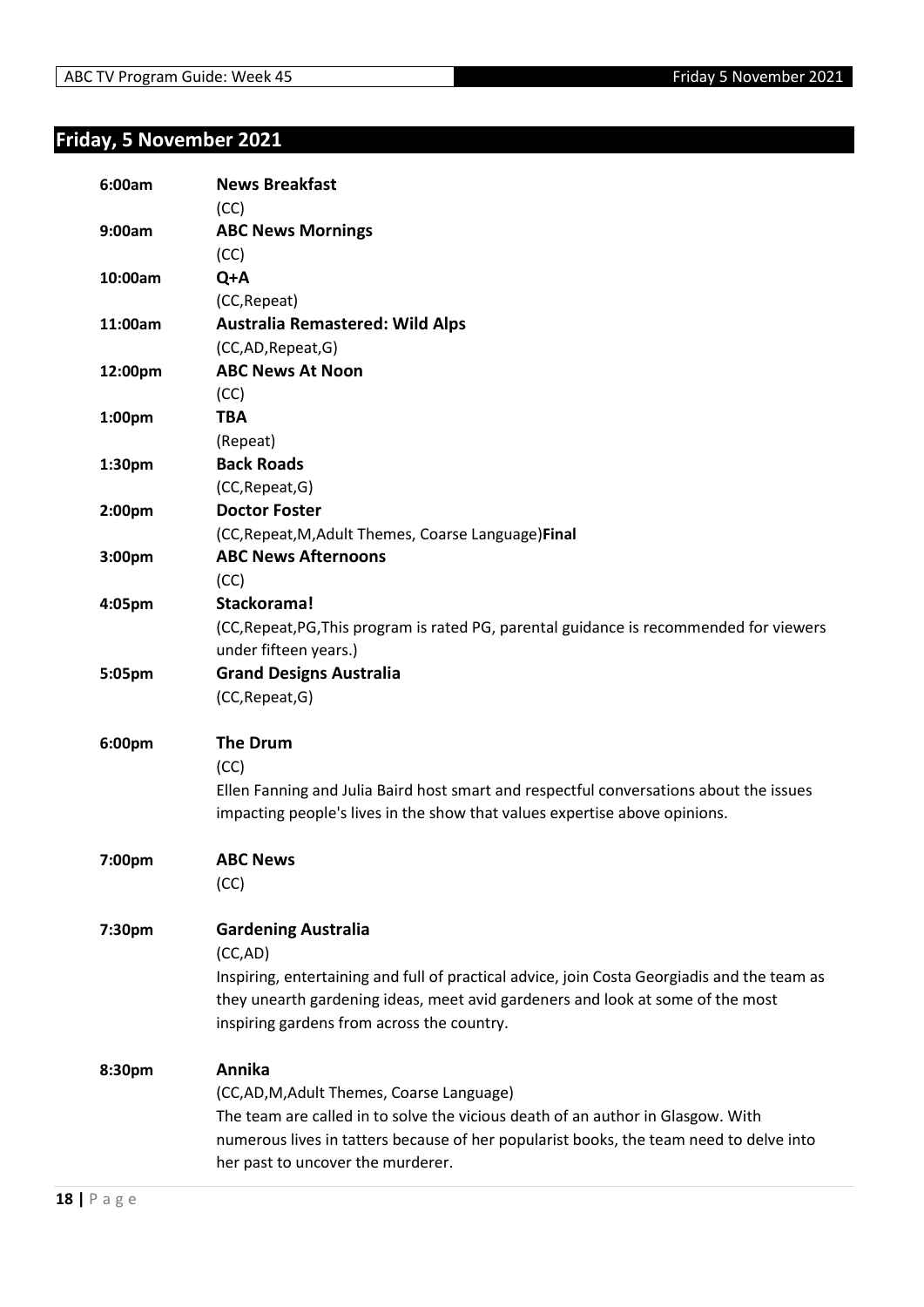| 9:20pm  | <b>The Accident</b><br>(CC,AD, Repeat, MA, Coarse Language)<br>3 months later the Inquest into the accident arrives. Now guided by solicitor, Phillip, the<br>families discover the truth that Kallbridge used faulty steel on the site. It seems taking<br>the case on themselves is their only hope.                                                      |
|---------|-------------------------------------------------------------------------------------------------------------------------------------------------------------------------------------------------------------------------------------------------------------------------------------------------------------------------------------------------------------|
| 10:05pm | <b>Talking Heads: Playing Sandwiches</b><br>(CC, M, Adult Themes)<br>Middle-aged park-keeper Wilfred is full of righteous indignation about litter, graffiti,<br>vandalism and unleashed dogs. Nonetheless, his patchy employment record reflects that<br>he has his own, secret vices.                                                                     |
| 10:35pm | <b>ABC Late News</b><br>(CC)<br>End your day informed and up-to-date with the latest from Australia's most trusted news<br>source. Michael Tetlow presents today's top stories, updated details and original<br>reporting from coast to coast and around the globe.                                                                                         |
| 10:50pm | <b>The Vaccine</b><br>(CC, Repeat)<br>Jeremy Fernandez is joined by Dr Norman Swan, Casey Briggs, medical experts and<br>health authorities to bring you everything you need to know about the rollout of the<br>COVID-19 vaccine and to answer your questions.                                                                                             |
| 11:10pm | Gruen<br>(CC, Repeat)<br>The Gruen team decode and expose all the messaging we fall for. Whether it's a juice<br>label that thinks it's your long lost best friend or a gorgeous white line design on a Kmart<br>plate, nothing will escape the Gruen gaze.                                                                                                 |
| 11:45pm | Frayed<br>(CC, Repeat) Final<br>Whilst helping evacuate nursing home residents, Fairbank stumbles across Mrs Atkins<br>chattering about vital case information. As night falls, the Coopers struggle to move the<br>evidence. (Final)                                                                                                                       |
| 12:30am | rage<br>(MA, Rage Warning - Adult Themes, Coarse Language, Drug Use, Horror, Nudity, Sex<br>References, Violence)<br>Your weekend begins with an all-night music video marathon. Rage brings you new<br>music, emerging and independent Australian artists, plus classic hits, party favourites<br>and songs you've never heard but will fall in love with. |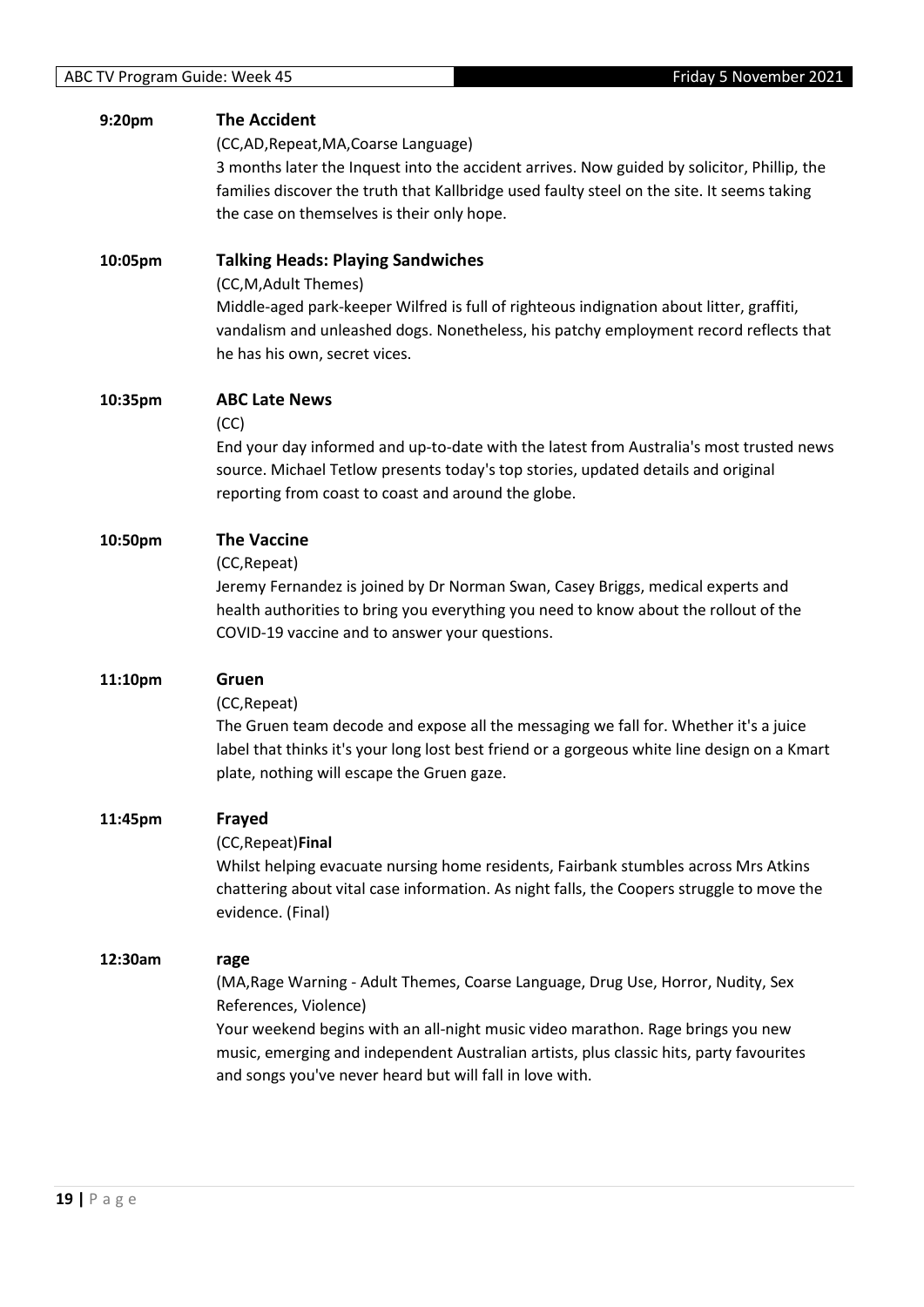#### **5:00am rage**

(CC,PG)

Keep the party vibe going as the sun comes up with continuous music videos, from new releases to classics and the songs we've long forgotten.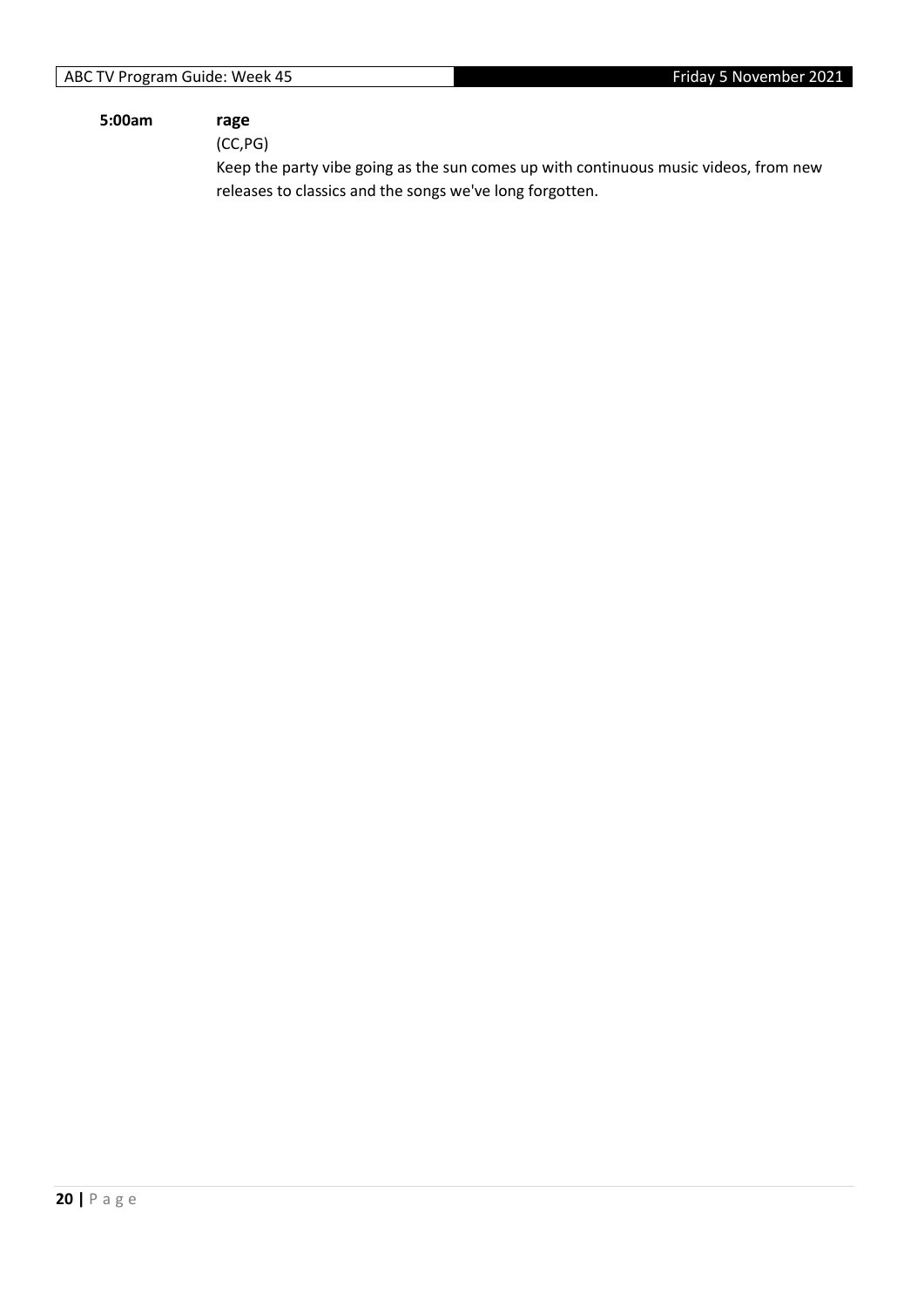# <span id="page-20-0"></span>**Saturday, 6 November 2021**

| 6:00am  | rage<br>(CC, PG)<br>Your weekend starts here as rage counts down the hottest music videos of the week,<br>with the latest chart toppers and brand new hit predictions.                                                                                                        |
|---------|-------------------------------------------------------------------------------------------------------------------------------------------------------------------------------------------------------------------------------------------------------------------------------|
| 7:00am  | <b>Weekend Breakfast</b><br>(CC)<br>Start your weekend informed and fully up-to-date as Johanna Nicholson and Fauziah<br>Ibrahim bring you the latest news, in-depth analysis, politics, interviews, weather,<br>culture and global affairs. Plus sport with Jared Coote.     |
| 10:00am | rage<br>(CC, PG)<br>Keep the party vibe going every Saturday morning with wall-to-wall music videos, from<br>classic hits and long-forgotten tracks from the rage vault, to the latest new releases and<br>special features.                                                  |
| 11:00am | rage Guest Programmer<br>(CC, Repeat, PG)<br>For over 30 years rage has been showcasing a diverse range of music videos from Aussie<br>and international artists. Features special guests who program their favourites and<br>themed specials. #WatchingRage                  |
| 12:00pm | <b>ABC News At Noon</b><br>(CC)<br>Miriam Corowa presents the latest from ABC News, following today's top stories and<br>coverage of events as they unfold. Plus original reporting, expert analysis and all the<br>updated news, sport, weather and information you need.    |
| 12:30pm | Boyer Lecture 2021: John Bell<br>(CC)<br>Boyer 2021 John Bell explores the importance of the Arts for Australian democracy, and<br>why Shakespeare remans relevant in critiquing the quest for power, the folly of hubris<br>and betrayal.                                    |
| 1:00pm  | Annika<br>(CC,AD, Repeat, M, Adult Themes, Coarse Language)<br>The team are called in to solve the vicious death of an author in Glasgow. With<br>numerous lives in tatters because of her popularist books, the team need to delve into<br>her past to uncover the murderer. |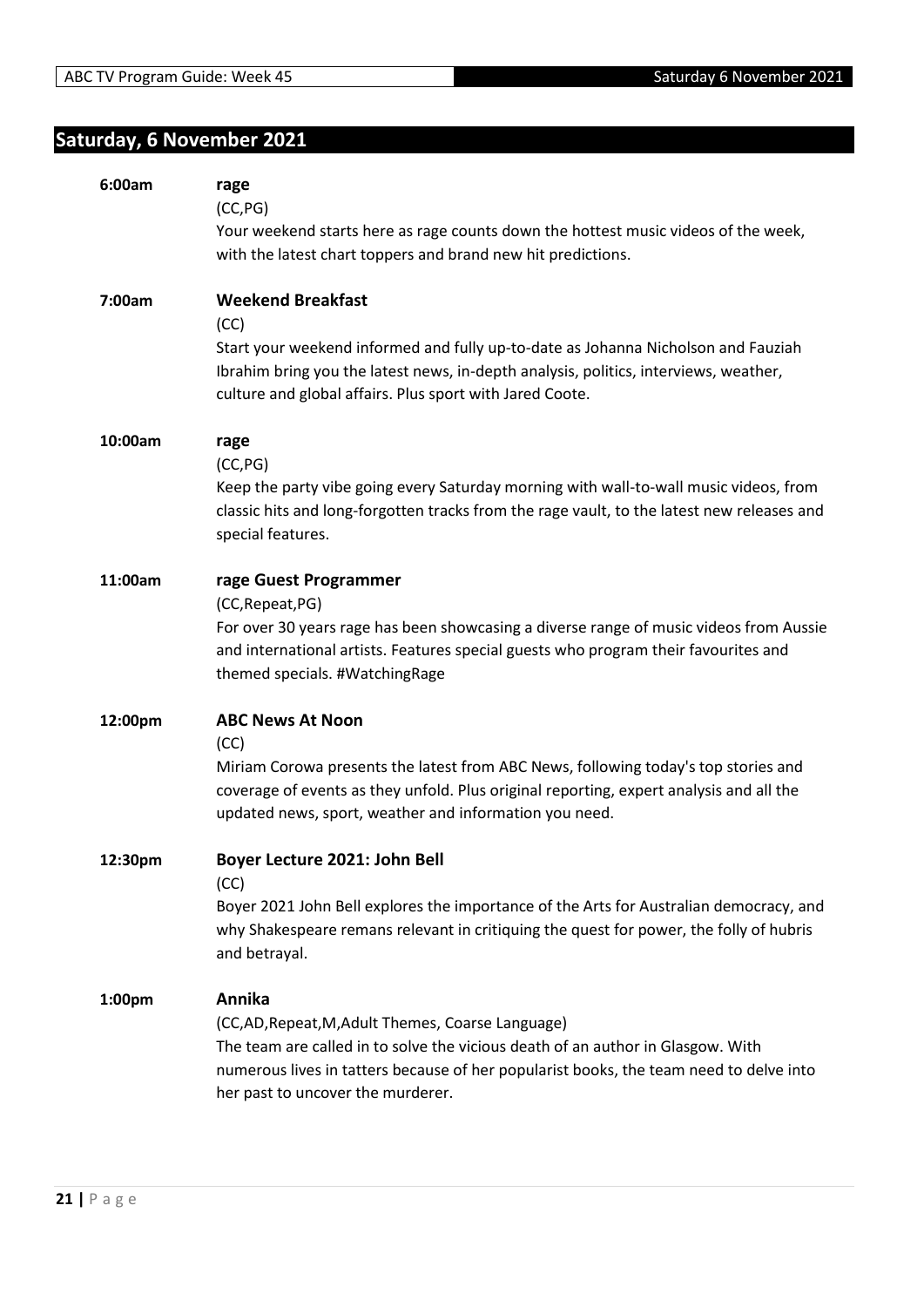| 1:50pm | <b>Midsomer Murders: The Sicilian Defence</b>                                                                                                                                |
|--------|------------------------------------------------------------------------------------------------------------------------------------------------------------------------------|
|        | (CC, Repeat, PG)                                                                                                                                                             |
|        | Harriet Farmer wakes up after having been in a coma since the night she tried to elope,<br>and her boyfriend Finn Robson has been missing since the couple tried to run away |
|        | together a year before.                                                                                                                                                      |
|        |                                                                                                                                                                              |
| 3:30pm | <b>Restoration Australia: Rosenthal, Qld</b>                                                                                                                                 |
|        | (CC,AD, Repeat, G)                                                                                                                                                           |
|        | Snapping up a piece of local history and preserving it appealed to Jan and her daughter                                                                                      |
|        | Annie. Joined by Annie's carpenter partner, Chris, they tackle the daunting task of                                                                                          |
|        | making the 1840s homestead a new family home.                                                                                                                                |
| 4:30pm | Landline                                                                                                                                                                     |
|        | (CC)                                                                                                                                                                         |
|        | For 30 years Landline has been telling stories from the paddock to plate, covering crops,                                                                                    |
|        | climate, controversies and the characters of rural Australia. Connecting the city to the                                                                                     |
|        | country since 1991. Presented by Pip Courtney.                                                                                                                               |
| 5:00pm | <b>Rick Stein's Secret France</b>                                                                                                                                            |
|        | (CC, Repeat, G)                                                                                                                                                              |
|        | Rick Stein's journey takes him through France's eastern border regions of Alsace and                                                                                         |
|        | Jura, home to his favourite French dish, choucroute garni, and favourite French cheese,                                                                                      |
|        | comte.                                                                                                                                                                       |
|        | Monty Don's French Garden: The Artistic Garden                                                                                                                               |
| 6:00pm | (CC, Repeat, G)                                                                                                                                                              |
|        | Monty turns to France's famous artistic tradition to see what influence it has had on the                                                                                    |
|        | country's gardens. He travels to some of the most celebrated artists' gardens including                                                                                      |
|        | the one created by Claude Monet.                                                                                                                                             |
|        |                                                                                                                                                                              |
| 7:00pm | <b>ABC News</b>                                                                                                                                                              |
|        | (CC)                                                                                                                                                                         |
| 7:30pm | Grantchester                                                                                                                                                                 |
|        | (CC,AD)                                                                                                                                                                      |
|        | When the leader of a student CND group falls to her death during a protest, Will and                                                                                         |
|        | Geordie are drawn into campus politics, while the Bishop introduces a new face at the                                                                                        |
|        | vicarage.                                                                                                                                                                    |
| 8:20pm | <b>Shetland</b>                                                                                                                                                              |
|        | (CC,AD, Repeat, M, Adult Themes, Coarse Language) Final                                                                                                                      |
|        | With Olivia giving up hope, Perez at last closes in on Zezi's location. But can he reach her                                                                                 |
|        | before it's too late? Duncan is traumatised after his discovery on the beach.                                                                                                |
|        |                                                                                                                                                                              |